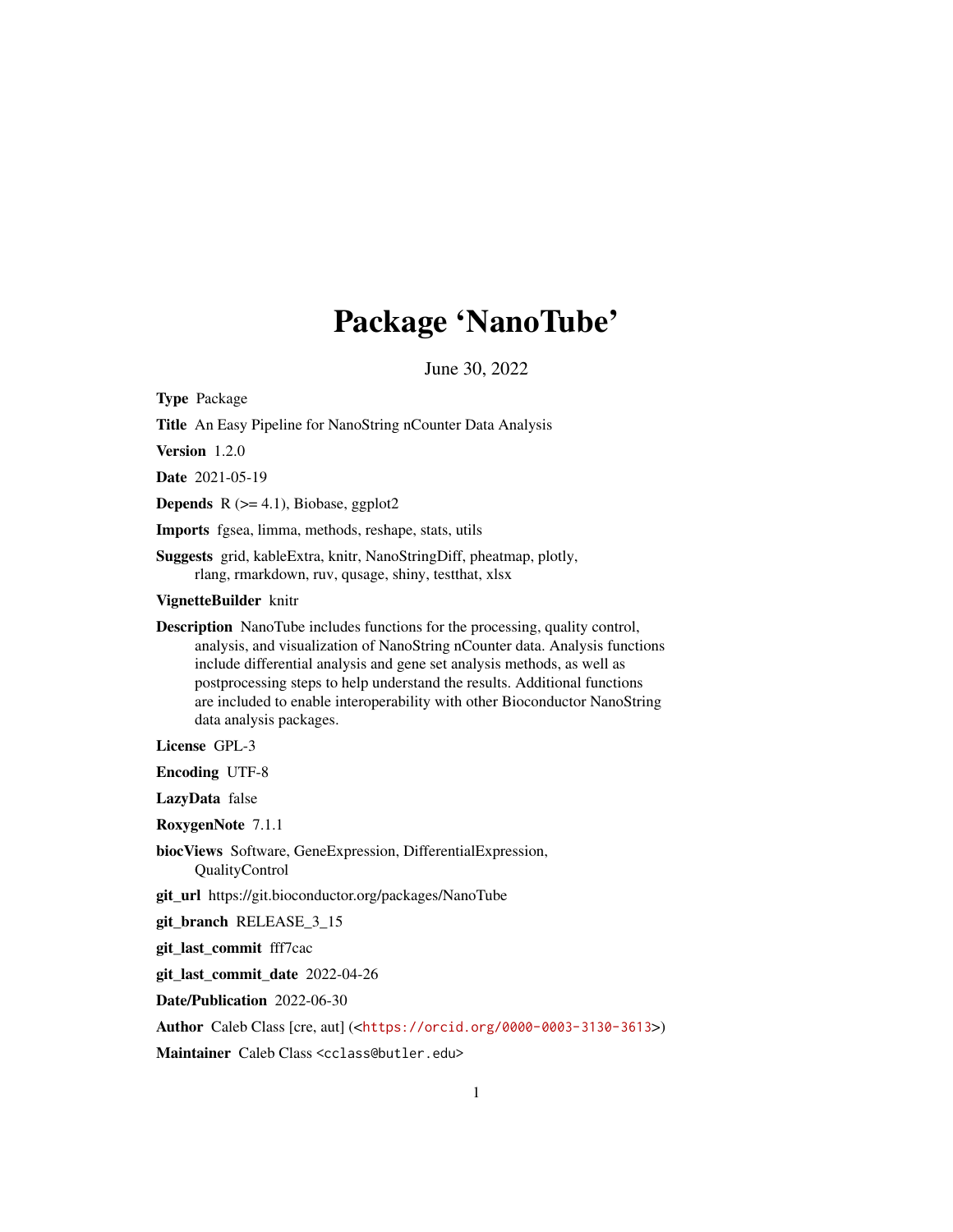### <span id="page-1-0"></span>R topics documented:

|       |                                                                                                                   | $\overline{2}$ |
|-------|-------------------------------------------------------------------------------------------------------------------|----------------|
|       |                                                                                                                   | 3              |
|       |                                                                                                                   | $\overline{3}$ |
|       |                                                                                                                   | $\overline{4}$ |
|       |                                                                                                                   | 5              |
|       |                                                                                                                   | 6              |
|       |                                                                                                                   | $\overline{7}$ |
|       |                                                                                                                   | 8              |
|       |                                                                                                                   | 9              |
|       |                                                                                                                   | <b>10</b>      |
|       |                                                                                                                   | <b>11</b>      |
|       |                                                                                                                   | 12             |
|       |                                                                                                                   | -13            |
|       |                                                                                                                   | 14             |
|       |                                                                                                                   | 15             |
|       |                                                                                                                   | 15             |
|       |                                                                                                                   |                |
|       |                                                                                                                   |                |
|       |                                                                                                                   |                |
|       |                                                                                                                   |                |
|       | $processNanostringData \dots \dots \dots \dots \dots \dots \dots \dots \dots \dots \dots \dots \dots \dots \dots$ | 20             |
|       |                                                                                                                   |                |
|       |                                                                                                                   |                |
|       |                                                                                                                   | 24             |
|       |                                                                                                                   | 24             |
|       |                                                                                                                   |                |
|       |                                                                                                                   |                |
|       |                                                                                                                   |                |
|       |                                                                                                                   |                |
| Index |                                                                                                                   | 29             |

deVolcano *Draw volcano plot of differential expression results*

#### Description

Draw a volcano plot for results of a differential expression analysis by limma.

### Usage

```
deVolcano(limmaResults, plotContrast = NULL, y.var = c("p.value", "q.value"))
```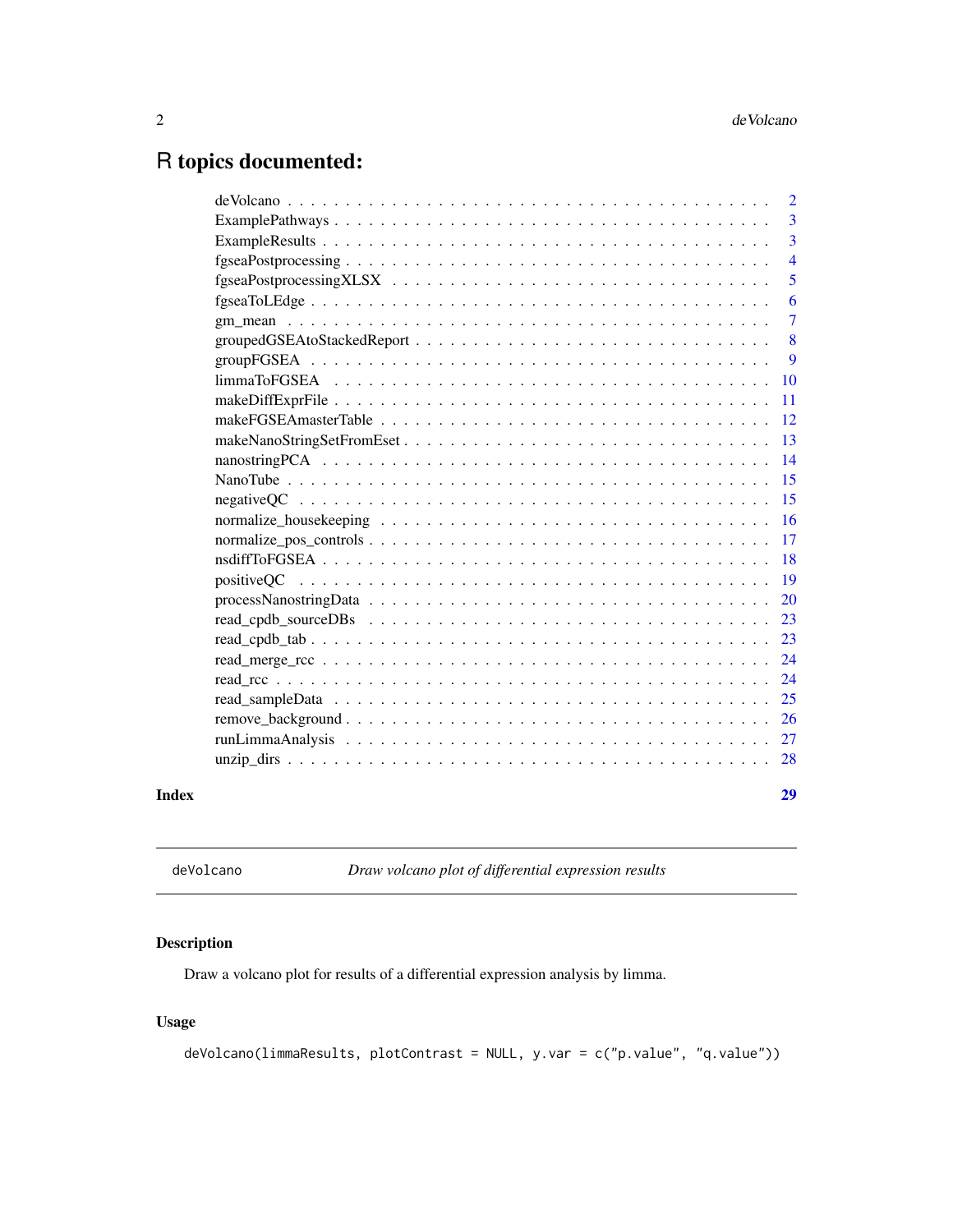#### <span id="page-2-0"></span>ExamplePathways 3

#### Arguments

| limmaResults | Result from runLimmaAnalysis.                                                                                                                                                                                                                          |
|--------------|--------------------------------------------------------------------------------------------------------------------------------------------------------------------------------------------------------------------------------------------------------|
| plotContrast | Contrast to select for volcano plot. Should be one of the columns in the limma<br>coefficients matrix (for example, a sample group that was compared against the<br>base group, or one of the contrasts in the design matrix). If NULL (default), will |
|              | plot the first non-Intercept column from the limma coefficients matrix.                                                                                                                                                                                |
| y.var        | The variable to plot for the y axis, either "p.value" or "q.value" (the false dis-<br>covery adjusted p-value)                                                                                                                                         |

#### Value

A volcano plot using ggplot2

#### Examples

data(ExampleResults) # Results from runLimmaAnalysis

deVolcano(ExampleResults, plotContrast = "Autoimmune.retinopathy")

ExamplePathways *Example pathway database*

#### Description

A list object containing example gene sets from WikiPathways.

#### Usage

```
data(ExamplePathways)
```
#### Format

A list object with 30 vectors of gene symbols, for 30 pathways

ExampleResults *Example results from runLimmaAnalysis*

#### Description

Results of runLimmaAnalysis using the example data set GSE117751 (in extdata).

#### Usage

```
data(ExampleResults)
```
#### Format

An MArrayLM object from limma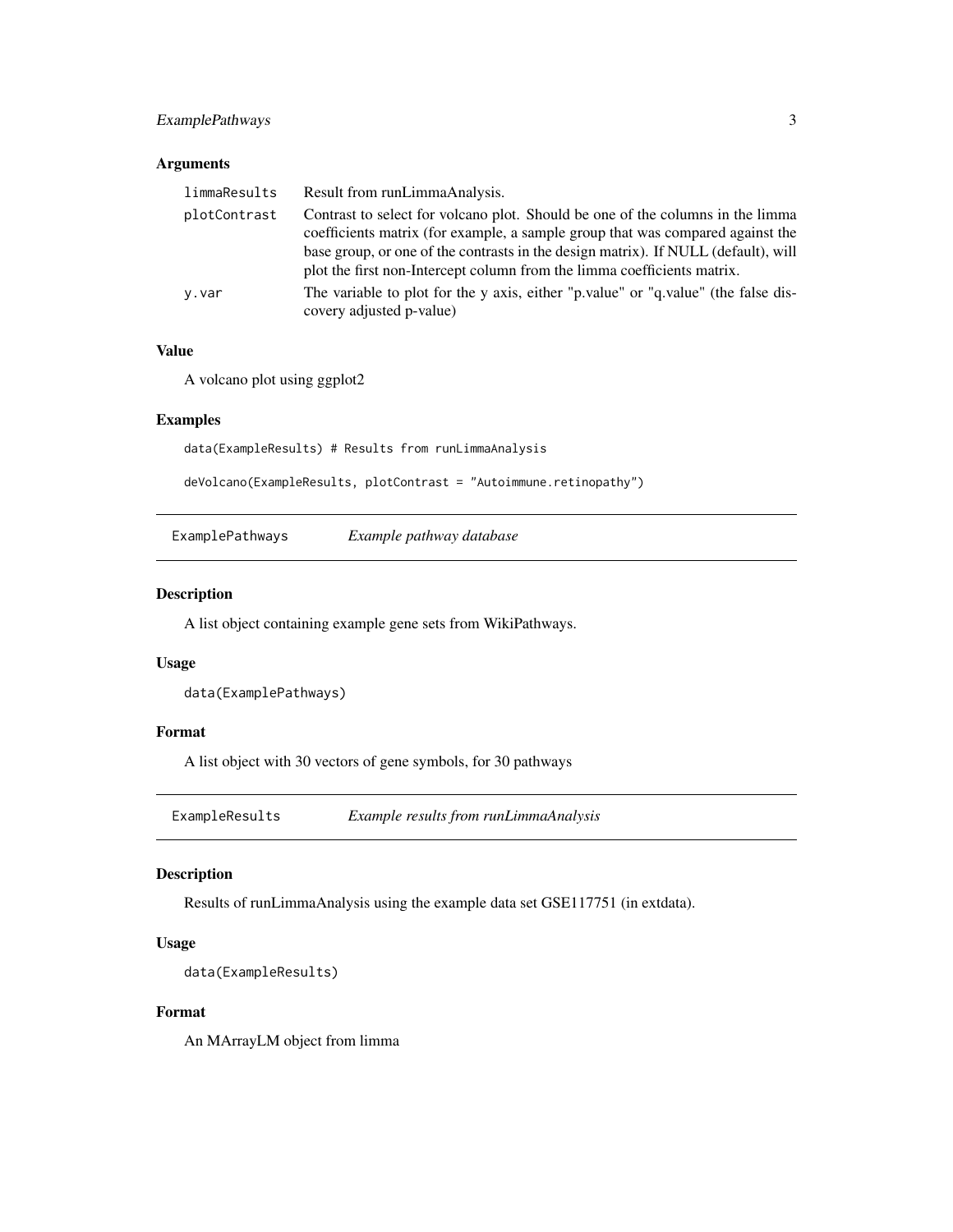<span id="page-3-0"></span>fgseaPostprocessing *Postprocessing for GSEA analyses*

#### Description

Clusters GSEA results by leading edge genes, and writes reports showing gene expression profiles of these genes.

#### Usage

```
fgseaPostprocessing(
 genesetResults,
 leadingEdge,
 limmaResults,
  join.threshold = 0.5,
 ngroups = NULL,
 dist.method = "binary",
  reportDir
)
```
#### Arguments

|              | genesetResults Results from pathway analysis using limmaToFGSEA.                                                                                  |
|--------------|---------------------------------------------------------------------------------------------------------------------------------------------------|
| leadingEdge  | Results from fgseaToLEdge                                                                                                                         |
| limmaResults | Results from runLimmaAnalysis                                                                                                                     |
|              | join. threshold The threshold distance to join gene sets. Gene sets with a distance below this<br>value will be joined to a single "cluster."     |
| ngroups      | The desired number of gene set groups. Either 'join.threshold' or 'ngroups'<br>must be specified, 'ngroups' takes priority if both are specified. |
| dist.method  | Method for distance calculation (see options for dist()). We recommend the<br>'binary' (also known as Jaccard) distance.                          |
| reportDir    | Directory for the GSEA reports (each comparison will be a separate txt file).<br>Directory will be created if it does not exist.                  |

#### Value

A table of gene set analysis results, as well as reports showing differential expression of leading edge genes.

#### Examples

```
data("ExamplePathways")
data("ExampleResults") # Results from runLimmaAnalysis
```
fgseaResults <- limmaToFGSEA(ExampleResults, gene.sets = ExamplePathways)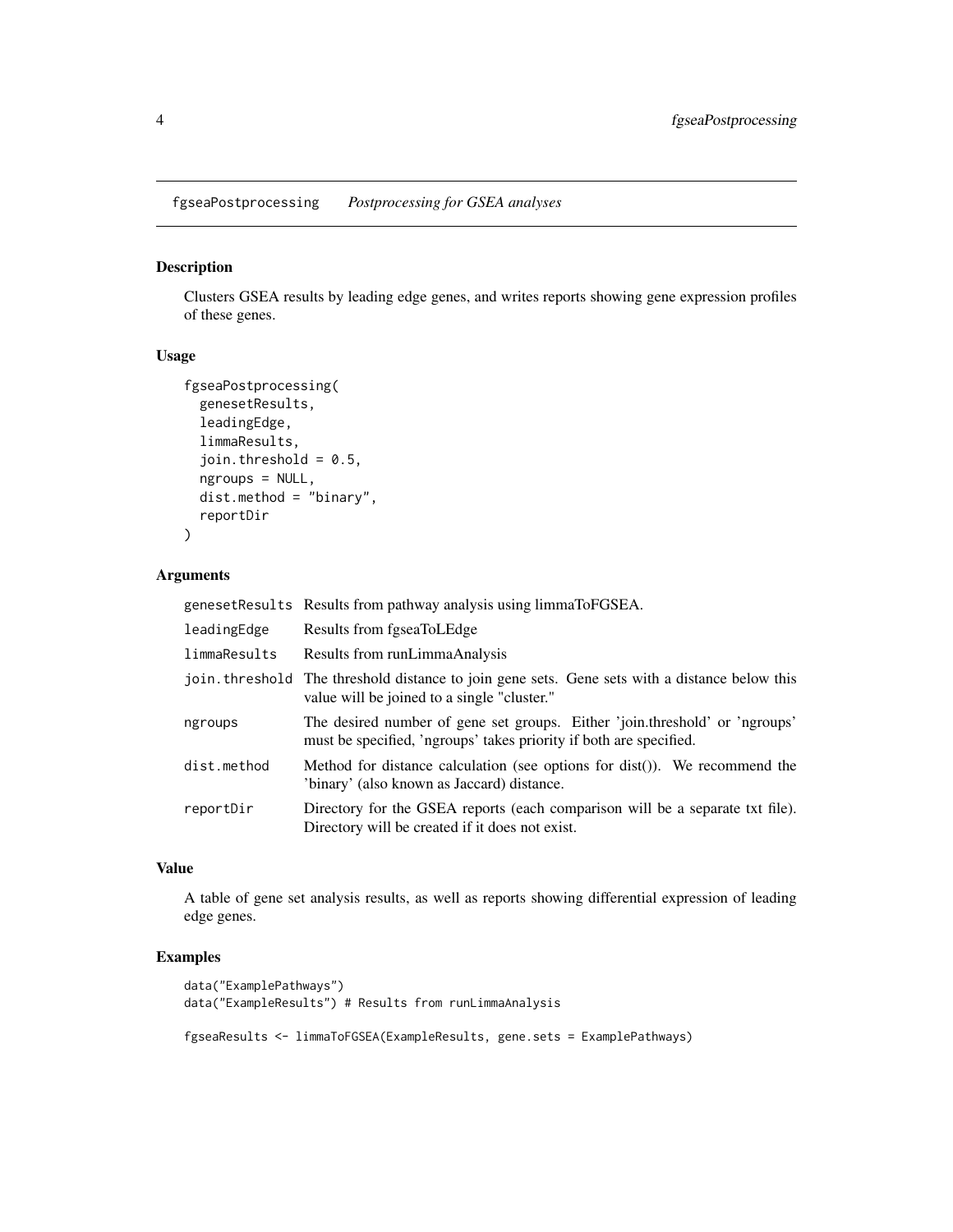```
leadingEdge <- fgseaToLEdge(fgseaResults, cutoff.type = "padj", cutoff = 0.1)
```
fgseaPostprocessing(fgseaResults, leadingEdge, limmaResults = ExampleResults, join.threshold =  $0.5$ , reportDir = "GSEAresults")

fgseaPostprocessingXLSX

*Postprocessing for GSEA analyses for Excel*

#### Description

Clusters GSEA results by leading edge genes, and writes reports showing gene expression profiles of these genes (to Excel).

#### Usage

```
fgseaPostprocessingXLSX(
  genesetResults,
  leadingEdge,
 limmaResults,
  join.threshold = 0.5,
 ngroups = NULL,
 dist.method = "binary",
  filename
)
```
#### Arguments

|              | genesetResults Results from pathway analysis using limmaToFGSEA.                                                                                  |
|--------------|---------------------------------------------------------------------------------------------------------------------------------------------------|
| leadingEdge  | Results from fgseaToLEdge                                                                                                                         |
| limmaResults | Results from runLimmaAnalysis                                                                                                                     |
|              | join threshold The threshold distance to join gene sets. Gene sets with a distance below this<br>value will be joined to a single "cluster."      |
| ngroups      | The desired number of gene set groups. Either 'join.threshold' or 'ngroups'<br>must be specified, 'ngroups' takes priority if both are specified. |
| dist.method  | Method for distance calculation (see options for $dist()$ ). We recommend the<br>'binary' (also known as Jaccard) distance.                       |
| filename     | File name for the output Excel file.                                                                                                              |

#### Value

An Excel file where the first sheet summarizes the gene set analysis results. Subsequent sheets are reports showing differential expression statistics of leading edge genes.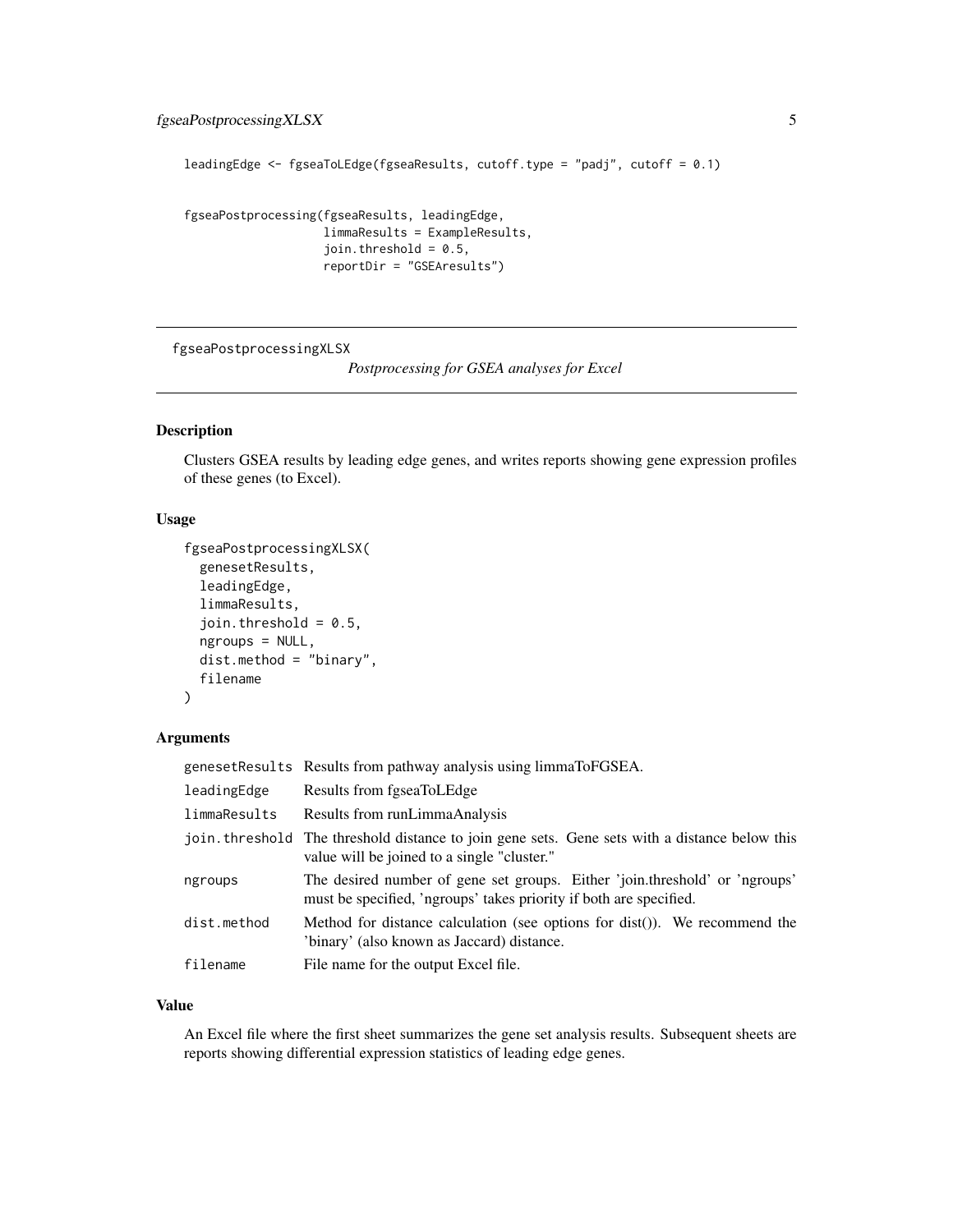```
data("ExamplePathways")
data("ExampleResults") # Results from runLimmaAnalysis
fgseaResults <- limmaToFGSEA(ExampleResults, gene.sets = ExamplePathways)
leadingEdge <- fgseaToLEdge(fgseaResults, cutoff.type = "padj", cutoff = 0.1)
fgseaPostprocessingXLSX(fgseaResults, leadingEdge,
                    limmaResults = ExampleResults,
                    join.threshold = 0.5,
                    filename = "Results.xlsx")
```
fgseaToLEdge *Generate leading edge matrix from fgsea results.*

#### Description

Extract leading edge genes from gene sets identified in fgsea analysis. Gene sets may be filtered by significance or NES.

#### Usage

```
fgseaToLEdge(
  fgsea.res,
 cutoff.type = c("padj", "pval", "NES", "none"),
 cutoff = 0.05,
 nes.abs.cutoff = TRUE
)
```
#### Arguments

| fgsea.res   | Result from limmaToFGSEA                                                                                                                                                                                                                                                                                                              |
|-------------|---------------------------------------------------------------------------------------------------------------------------------------------------------------------------------------------------------------------------------------------------------------------------------------------------------------------------------------|
| cutoff.type | Filter gene sets by adjusted p-value ('padj'), nominal p-value ('pval'), normal-<br>ized enrichment score ('NES'), or include all gene sets ('none')                                                                                                                                                                                  |
| cutoff      | Numeric cutoff for filtering (not used if cutoff.type $==$ "none")                                                                                                                                                                                                                                                                    |
|             | nes.abs.cutoff If cutoff.type $==$ "NES", should we use extreme positive and negative values<br>(TRUE), or only filter in the positive or negative direction (FALSE). If TRUE,<br>will select gene sets with abs(NES) > cutoff. If FALSE, will select gene sets<br>with NES > cutoff (if cutoff >= 0) or NES < cutoff (if cutoff < 0) |

#### Value

a list containing the leading edge matrix for each comparison

<span id="page-5-0"></span>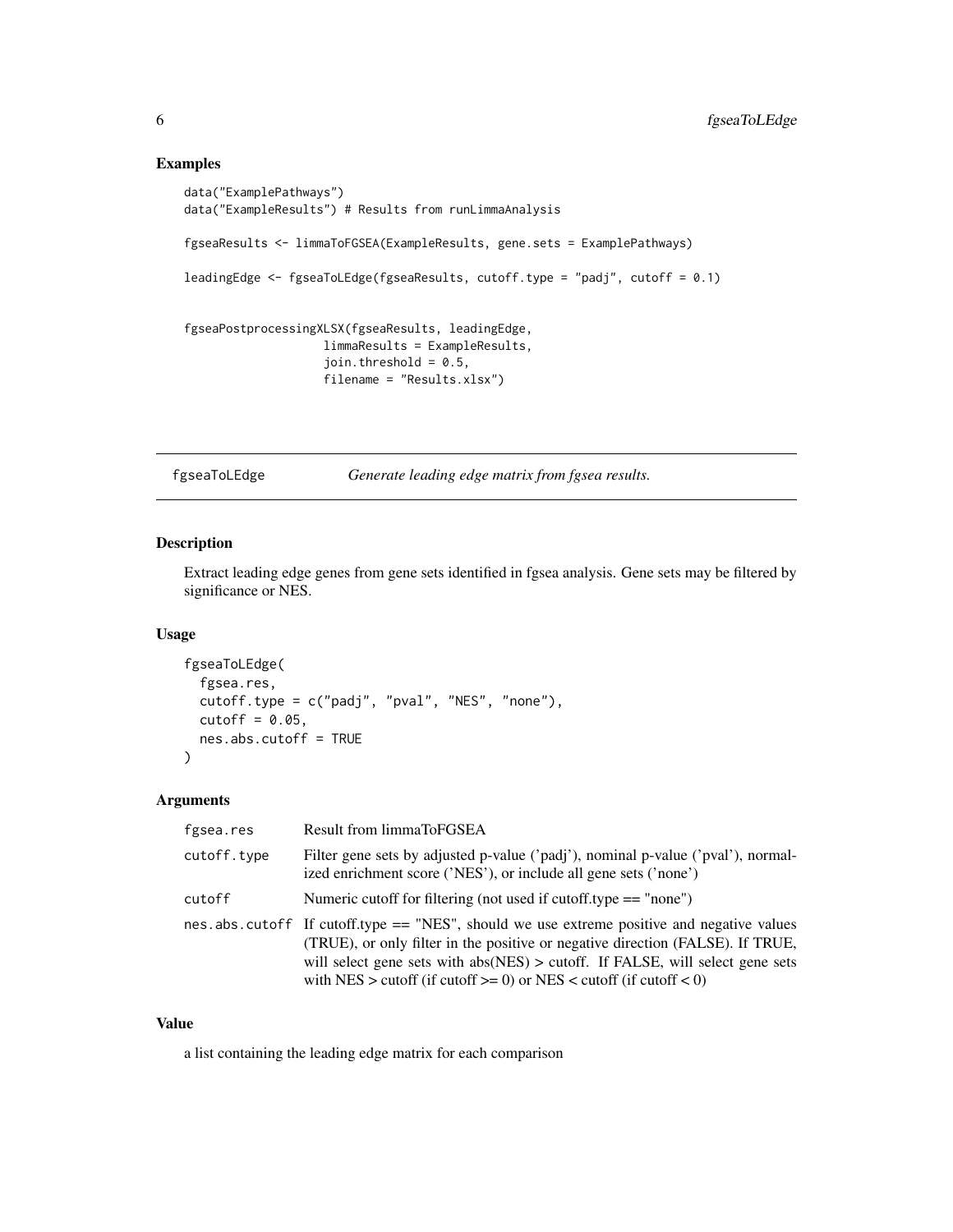#### <span id="page-6-0"></span>gm\_mean 7

#### Examples

```
data("ExamplePathways")
data("ExampleResults") # Results from runLimmaAnalysis
fgseaResults <- limmaToFGSEA(ExampleResults, gene.sets = ExamplePathways)
# Generate the leading edge for pathways with padj < 0.25
leadingEdge <- fgseaToLEdge(fgseaResults,
                            cutoff.type = "padj", cutoff = 0.25)
# Generate the leading edge for pathways with abs(NES) > 2
leadingEdge <- fgseaToLEdge(fgseaResults, cutoff.type = "NES",
                            cutoff = 2, nes.abs.cutoff = TRUE)
```
gm\_mean *Calculate the geometric mean*

#### Description

Calculates the geometric mean of a numeric vector

#### Usage

gm\_mean(x, na.rm = TRUE)

#### Arguments

|       | A numeric vector                                                            |
|-------|-----------------------------------------------------------------------------|
| na.rm | Logical (default TRUE). Should NA values be ignored in this calculation? If |
|       | FALSE, a vector containing NA values will return a geometric mean of NA.    |

#### Value

The geometric mean

#### Examples

gm\_mean(c(1, 3, 5))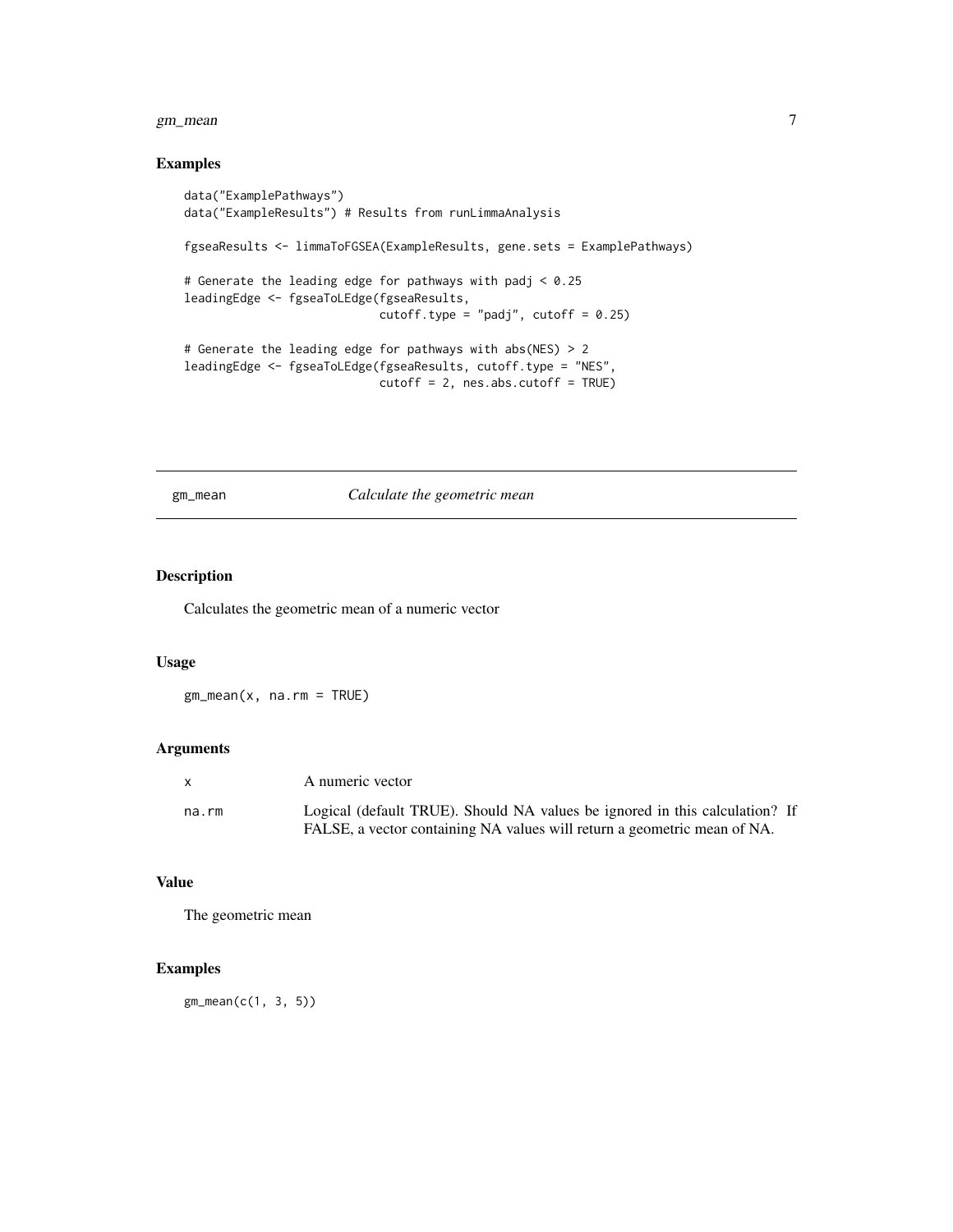```
groupedGSEAtoStackedReport
```
*Build a report from gene set enrichment results.*

#### Description

After clustering FGSEA results by gene set similarity, this function builds a report containing the individual gene expression profiles for genes contained in each gene set cluster.

#### Usage

```
groupedGSEAtoStackedReport(grouped.gsea, leadingEdge, de.fit, outputDir = NULL)
```
#### Arguments

| grouped.gsea | Output from groupFGSEA()                                                                                       |
|--------------|----------------------------------------------------------------------------------------------------------------|
| leadingEdge  | Leading edge analysis results used in groupFGSEA()                                                             |
| de.fit       | Differential Expression results from Limma or NanoStringDiff                                                   |
| outputDir    | Directory for output files. If NULL (default), will return the stacked report<br>instead of writing to a file. |

#### Value

A stacked report containing statistics and gene expression profiles for genes contained in each cluster

#### Examples

```
data("ExamplePathways")
data("ExampleResults") # Results from runLimmaAnalysis
fgseaResults <- limmaToFGSEA(ExampleResults, gene.sets = ExamplePathways,
                             min.set = 5, rank.by = "t")
leadingEdge <- fgseaToLEdge(fgseaResults, cutoff.type = "padj", cutoff = 0.1)
fgseaGrouped <- groupFGSEA(fgseaResults$Autoimmune.retinopathy,
                            leadingEdge$Autoimmune.retinopathy,
                            join.threshold = 0.5,
                            dist.method = "binary")
results.AR <- groupedGSEAtoStackedReport(
              fgseaGrouped,
              leadingEdge = leadingEdge$Autoimmune.retinopathy,
              de.fit = ExampleResults)
```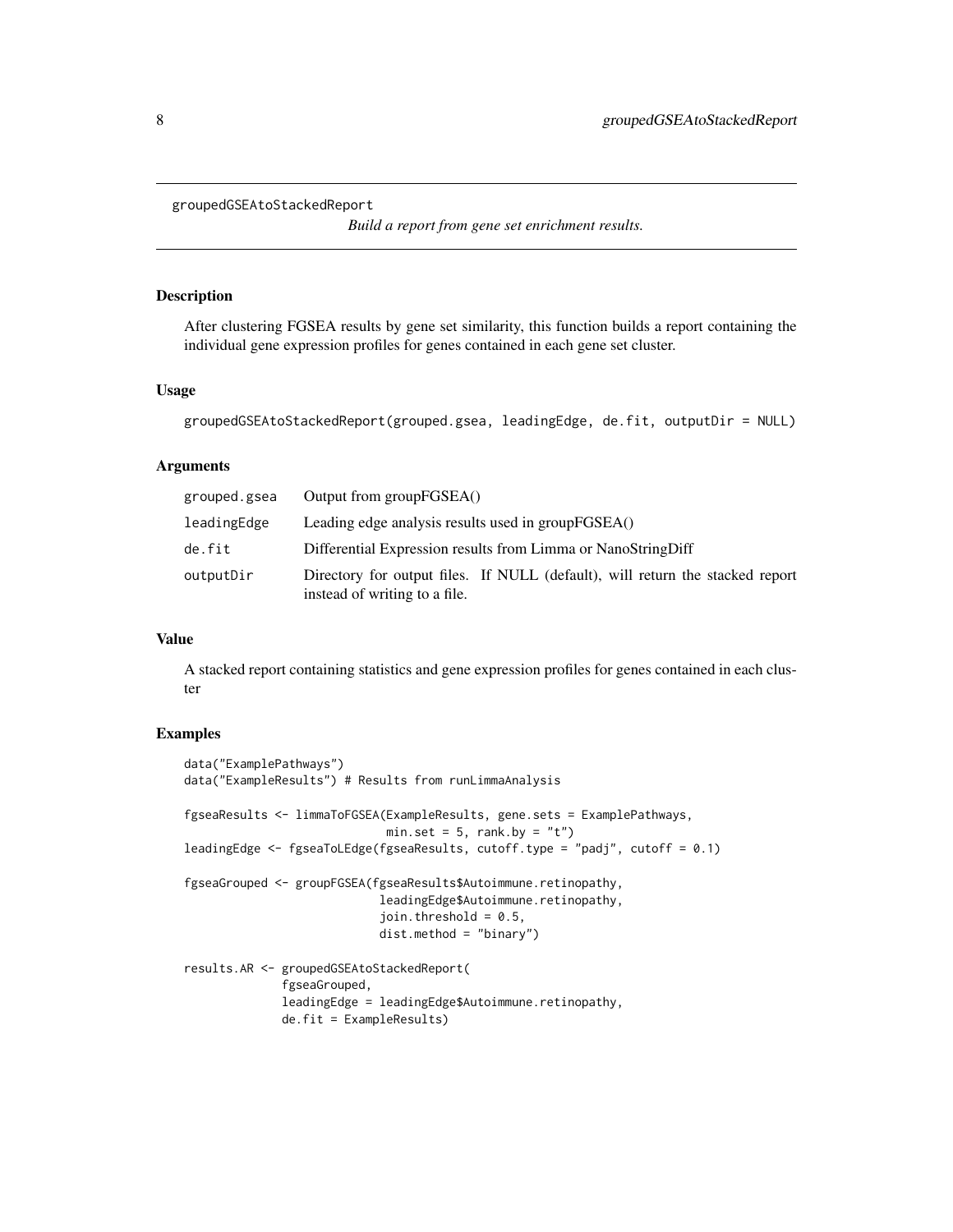<span id="page-8-0"></span>

#### Description

Groups the pathway analysis results (using limmaToFGSEA or nsdiffToFGSEA) based on the enriched gene sets' leading edges. If the calculated distance metric is lower than the given threshold (i.e. the gene sets have highly overlapping leading edge genes), these gene sets will be joined to a single gene set "cluster." Or if 'ngroups' is specified, gene sets will be clustered by similarity into that number of groups.

#### Usage

```
groupFGSEA(
 gsea.res,
  l.edge,
  join.threshold = NULL,
  ngroups = NULL,
  dist.method = "binary",
  returns = c("signif", "all")
)
```
#### Arguments

| gsea.res    | Results from pathway analysis for a single comparison, using limmaToFSEA.                                                                                                                                                                                            |
|-------------|----------------------------------------------------------------------------------------------------------------------------------------------------------------------------------------------------------------------------------------------------------------------|
| l.edge      | Leading edge result from fgseaToLEdge.                                                                                                                                                                                                                               |
|             | join threshold The threshold distance to join gene sets. Gene sets with a distance below this<br>value will be joined to a single "cluster."                                                                                                                         |
| ngroups     | The desired number of gene set groups. Either 'join.threshold' or 'ngroups'<br>must be specified, 'ngroups' takes priority if both are specified.                                                                                                                    |
| dist.method | Method for distance calculation (see options for dist()). We recommend the<br>'binary' (also known as Jaccard) distance.                                                                                                                                             |
| returns     | Either "signif" or "all". This argument defines whether only significantly en-<br>riched gene sets are included in the output table, or if the full results are in-<br>cluded. Regardless of this selection, only significantly enriched gene sets are<br>clustered. |

#### Value

A data frame including the FGSEA results, plus two additional columns for the clustering results:

Cluster The cluster that the gene set was assigned to. Gene sets in the same cluster have a distance below the join.threshold. best Whether the gene set is the most enriched (by p-value) in a given cluster.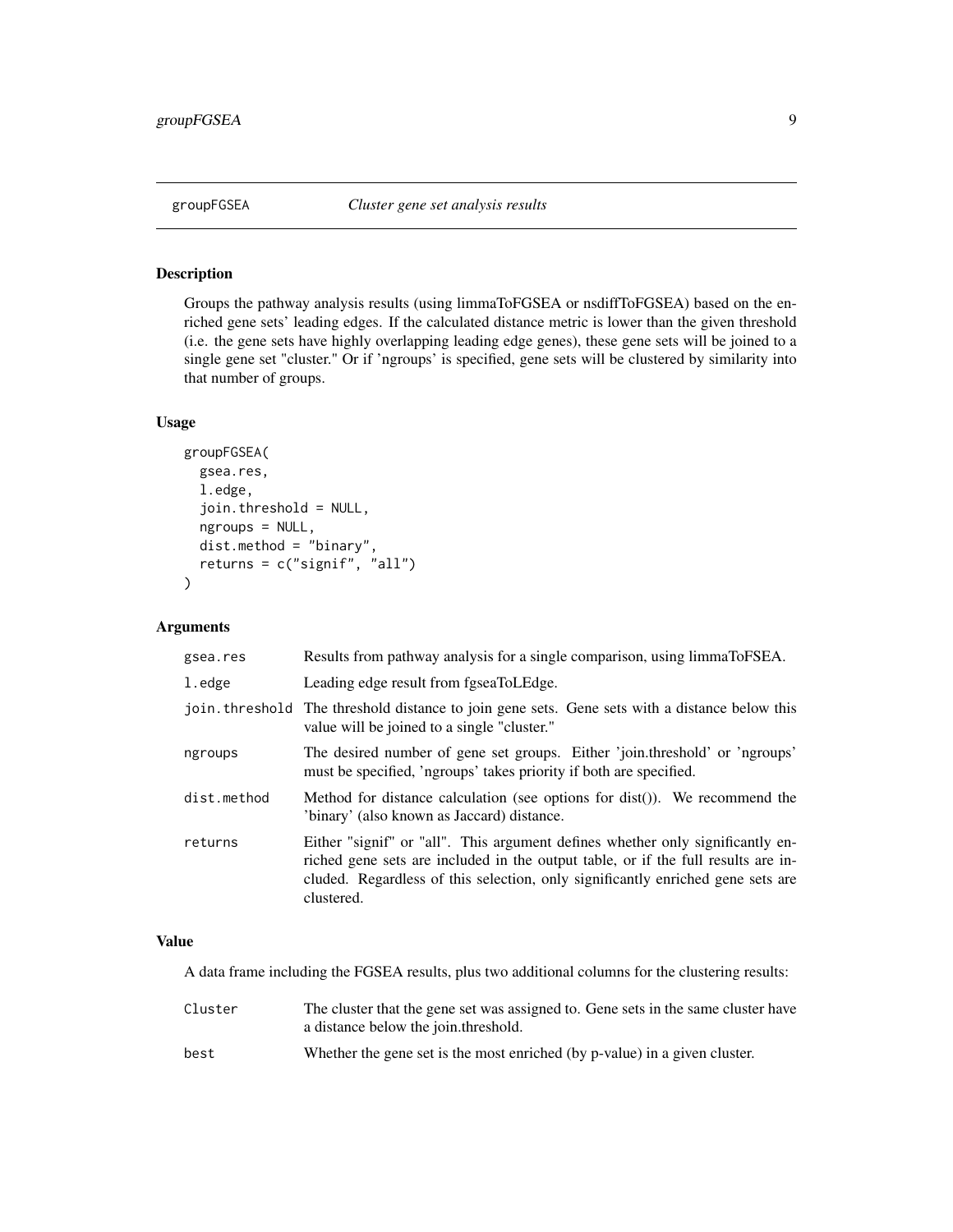```
data("ExamplePathways")
data("ExampleResults") # Results from runLimmaAnalysis
fgseaResults <- limmaToFGSEA(ExampleResults, gene.sets = ExamplePathways,
                            min.set = 5, rank.by = "t")
leadingEdge <- fgseaToLEdge(fgseaResults, cutoff.type = "padj",
                            cutoff = 0.25# Group the results, and only returns those satisfying the cutoff specified
# in leadingEdge()
groupedResults <- groupFGSEA(fgseaResults$Autoimmune.retinopathy,
                             leadingEdge$Autoimmune.retinopathy,
                             join.threshold = 0.5,
                             returns = "signif")
```
limmaToFGSEA *Run gene set enrichment analysis using DE results.*

#### Description

Use the fgsea library to run gene set enrichment analysis from the Limma analysis results. Genes will be ranked by their log2 fold changes or t-statistics (specified using 'rank.by').

#### Usage

```
limmaToFGSEA(
  limmaResults,
  gene.sets,
  sourceDB = NULL,min.set = 1,rank.by = c("coefficients", "t"),
  skip.first = TRUE
\mathcal{L}
```

| limmaResults | Result from runLimmaAnalysis.                                                                                                                                                                                              |
|--------------|----------------------------------------------------------------------------------------------------------------------------------------------------------------------------------------------------------------------------|
| gene.sets    | Gene set file name, in .rds (list), .gmt, or .tab format; or a list object containing<br>the gene sets. Gene names must be in the same form as in the ranked.list.                                                         |
| sourceDB     | Source database to include (only if using a .tab-format geneset file from CPDB).                                                                                                                                           |
| min.set      | Number of genes required to conduct analysis on a given gene set (default $= 1$ ).<br>If fewer than this number of genes from limmaResults are included in a gene<br>set, that gene set will be skipped for this analysis. |
| rank.by      | Rank genes by log2 fold changes ('coefficients', default) or t-statistics ('t').                                                                                                                                           |
| skip.first   | Logical: Skip the first factor for gene set analysis? Frequently the first factor is<br>the 'Intercept', which is generally uninteresting for GSEA (default TRUE).                                                         |

<span id="page-9-0"></span>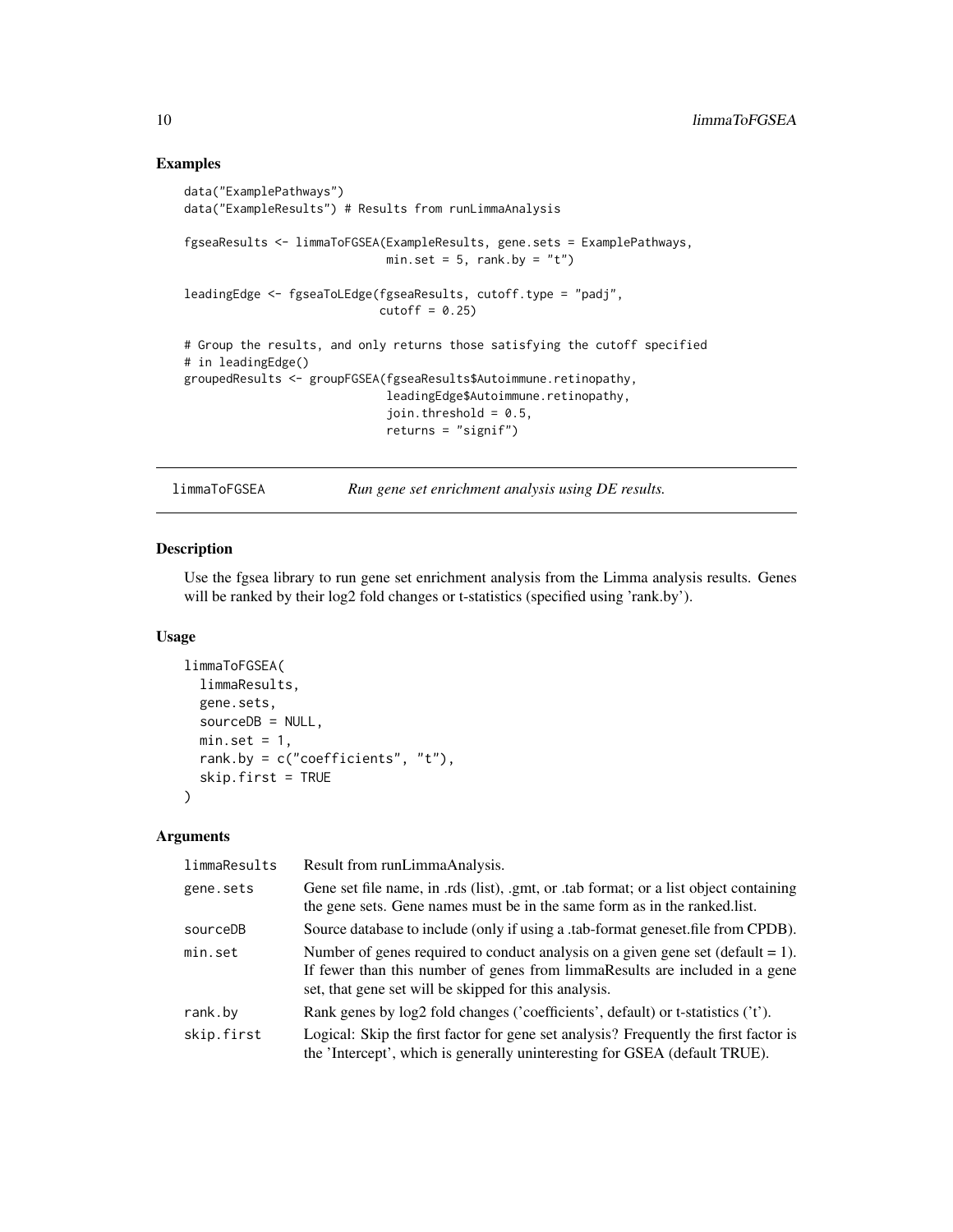#### <span id="page-10-0"></span>Details

Limma returns matrices of coefficients and t statistics with columns for each column in the design matrix. This function will conduct a separate enrichment analysis on each column from the relevant matrix. Because the first column may be an "intercept" term, which is generally not relevant for enrichment analysis, the user may want to skip analysis for that term (using skip.first = TRUE, the default).

#### Value

A list containing data frames with the fgsea results for each comparison.

#### Examples

```
data("ExamplePathways")
data("ExampleResults") # Results from runLimmaAnalysis
# Use the default settings
fgseaResults <- limmaToFGSEA(ExampleResults, gene.sets = ExamplePathways)
```

```
# Only include gene sets with at least 5 genes in the NanoString data set,
# and rank genes by their "t" statistics.
fgseaResults <- limmaToFGSEA(ExampleResults, gene.sets = ExamplePathways,
                             min.set = 5, rank.by = "t")
```
makeDiffExprFile *Make differential expression results file.*

#### Description

Make a data frame or text file containing coefficients, p-, and q-values from Limma differential expression analysis. If returns  $==$  "all", will also center the log-expression data on the median of base.group expression, and include the expression data in the output.

#### Usage

```
makeDiffExprFile(
  limmaResults,
  filename = NULL,
  returns = c("all", "stats"),skip.first = TRUE
)
```

| limmaResults | Result from runLimmaAnalysis                                                   |
|--------------|--------------------------------------------------------------------------------|
| filename     | The desired name for the output tab-delimited text file. If NULL (default) the |
|              | resulting table will be returned as an R data frame.                           |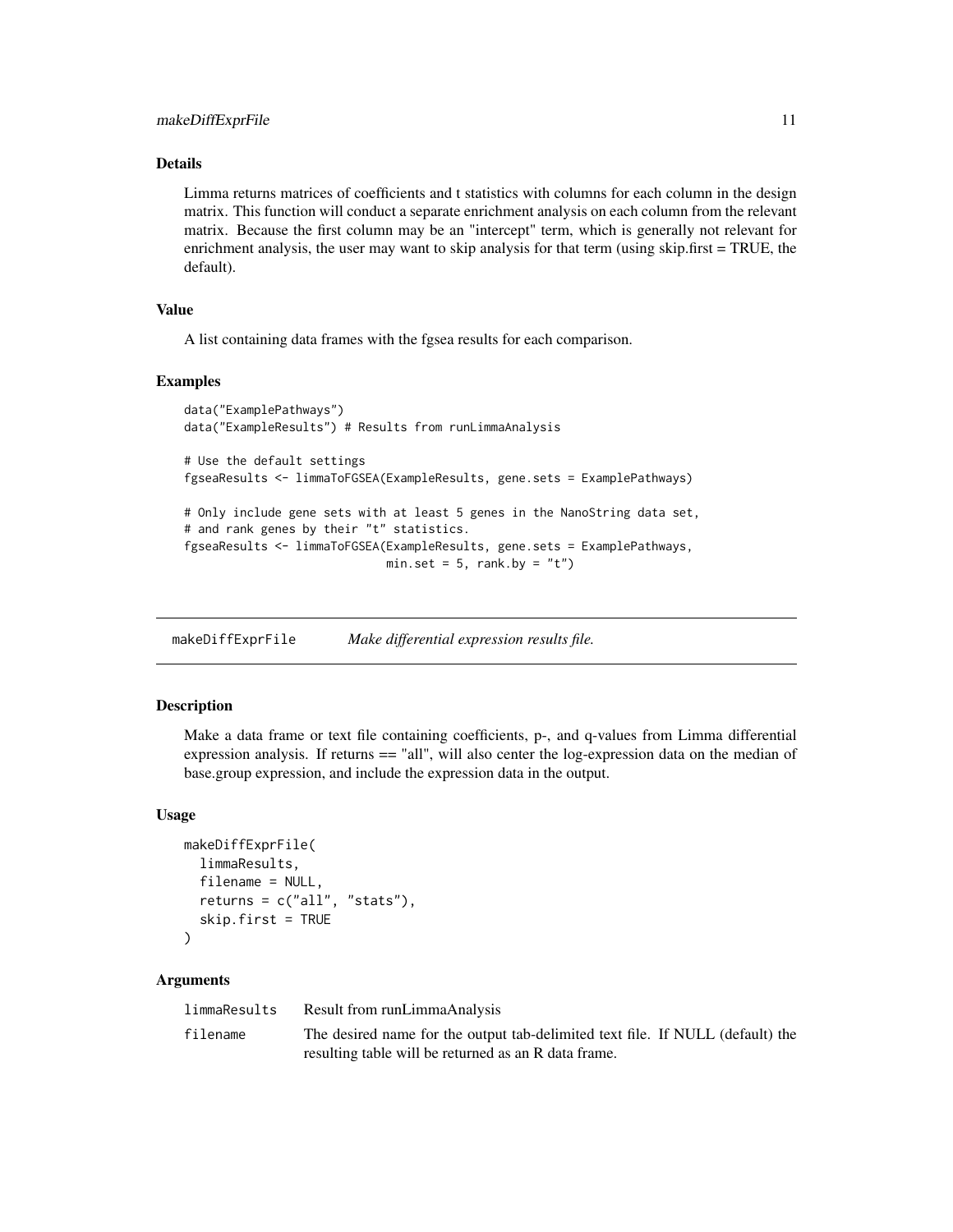<span id="page-11-0"></span>

| returns    | If "all" (default), will center the log-expression data on median of base.group                                                                                    |
|------------|--------------------------------------------------------------------------------------------------------------------------------------------------------------------|
|            | expression and include the expression data in the output. If "stats", will only                                                                                    |
|            | include the differential expression statistics.                                                                                                                    |
| skip.first | Logical: Skip the first factor for gene set analysis? Frequently the first factor is<br>the 'Intercept', which is generally uninteresting for GSEA (default TRUE). |

#### Value

A table of differential expression results

#### Examples

data("ExampleResults") # Results from runLimmaAnalysis

```
# Include expression data in the results table
deResults <- makeDiffExprFile(ExampleResults, returns = "all")
# Only include statistics, and save to a .txt file
makeDiffExprFile(ExampleResults, file = "DE.txt",
                 returns = "stats")
```
makeFGSEAmasterTable *Make master table of all GSEA results*

#### Description

This function clusters GSEA results by leading edge similarity, and then combines to a data frame or text file.

#### Usage

```
makeFGSEAmasterTable(
  genesetResults,
  leadingEdge,
  join.threshold = 0.5,
  ngroups = NULL,
  dist.method = "binary",
  filename = NULL
)
```

|             | geneset Results Results from pathway analysis using limmaToFGSEA.                                                                             |
|-------------|-----------------------------------------------------------------------------------------------------------------------------------------------|
| leadingEdge | Results from fgseaToLEdge                                                                                                                     |
|             | join threshold. The threshold distance to join gene sets. Gene sets with a distance below this<br>value will be joined to a single "cluster." |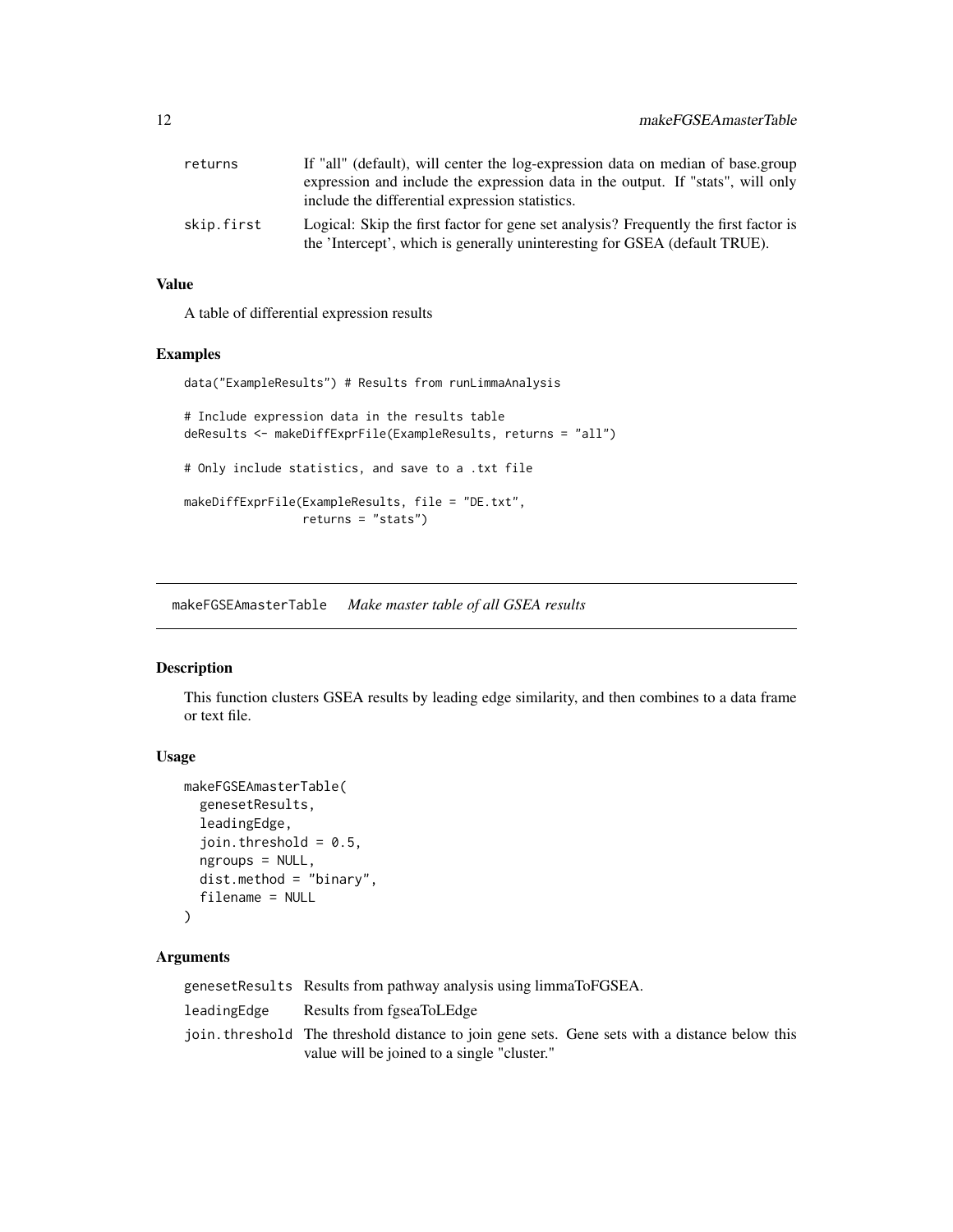<span id="page-12-0"></span>

| ngroups     | The desired number of gene set groups. Either 'join.threshold' or 'ngroups'<br>must be specified, 'ngroups' takes priority if both are specified. |
|-------------|---------------------------------------------------------------------------------------------------------------------------------------------------|
| dist.method | Method for distance calculation (see options for dist()). We recommend the<br>'binary' (also known as Jaccard) distance.                          |
| filename    | File name for the output text file. If NULL (default), data will be returned as an<br>R data frame.                                               |

#### Value

A table of GSEA results, clustered by similarity of leading edge.

makeNanoStringSetFromEset

*Convert NanoString ExpressionSet to NanoStringSet*

#### Description

Convert ExpressionSet from processNanoStringData to a NanoStringSet for use with the NanoStringDiff package.

#### Usage

```
makeNanoStringSetFromEset(eset, designs = NULL)
```
#### Arguments

| eset    | NanoString data ExpressionSet, from processNanostringData             |
|---------|-----------------------------------------------------------------------|
| designs | Design matrix. If NULL, will look for "groups" column in pData(eset). |

#### Value

A NanoStringSet for NanoStringDiff

#### Examples

```
# Example data
example_data <- system.file("extdata", "GSE117751_RAW", package = "NanoTube")
sample_data <- system.file("extdata", "GSE117751_sample_data.csv",
package = "NanoTube")
# Load data without normalization
dat <- processNanostringData(nsFiles = example_data,
                     sampleTab = sample_data, groupCol = "Sample_Diagnosis",
                    normalization = "none")
# Convert to NanoStringSet
```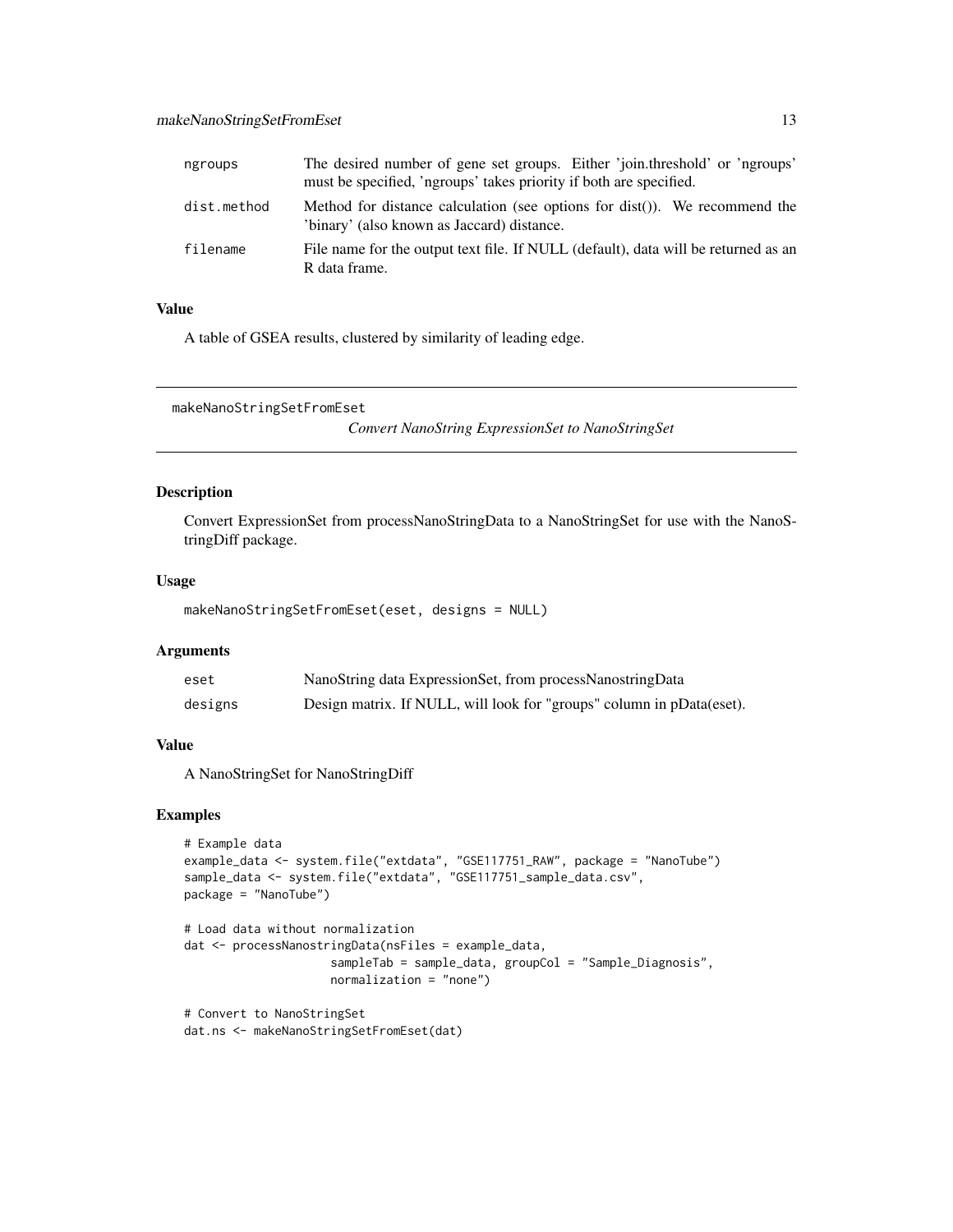<span id="page-13-0"></span>nanostringPCA *Plot PCA*

#### Description

Conduct principal components analysis and plot the results, using either ggplot2 or plotly.

#### Usage

```
nanostringPCA(
 ns,
 pc1 = 1,
 pc2 = 2,
  interactive.plot = FALSE,
  exclude.zeros = TRUE
)
```
#### Arguments

| ns               | Processed NanoString data                                         |
|------------------|-------------------------------------------------------------------|
| pc1              | Principal component to plot on x-axis (default 1)                 |
| pc2              | Principal component to plot on y-axis (default 2)                 |
| interactive.plot |                                                                   |
|                  | Plot using plotly? Default FALSE (in which case ggplot2 is used)  |
| exclude.zeros    | Exclude genes that are not detected in all samples (default TRUE) |

#### Value

A list containing:

| pca | The PCA object |
|-----|----------------|
| plt | The PCA plot   |

#### Examples

```
example_data <- system.file("extdata", "GSE117751_RAW", package = "NanoTube")
sample_data <- system.file("extdata", "GSE117751_sample_data.csv",
                          package = "NanoTube")
```

```
# Process and normalize data first
dat <- processNanostringData(example_data,
                            sampleTab = sample_data,
                            groupCol = "Sample_Diagnosis",
                            normalization = "nSolver",
                            bgType = "t.test", bgPVal = 0.01)
```
# Interactive PCA using plotly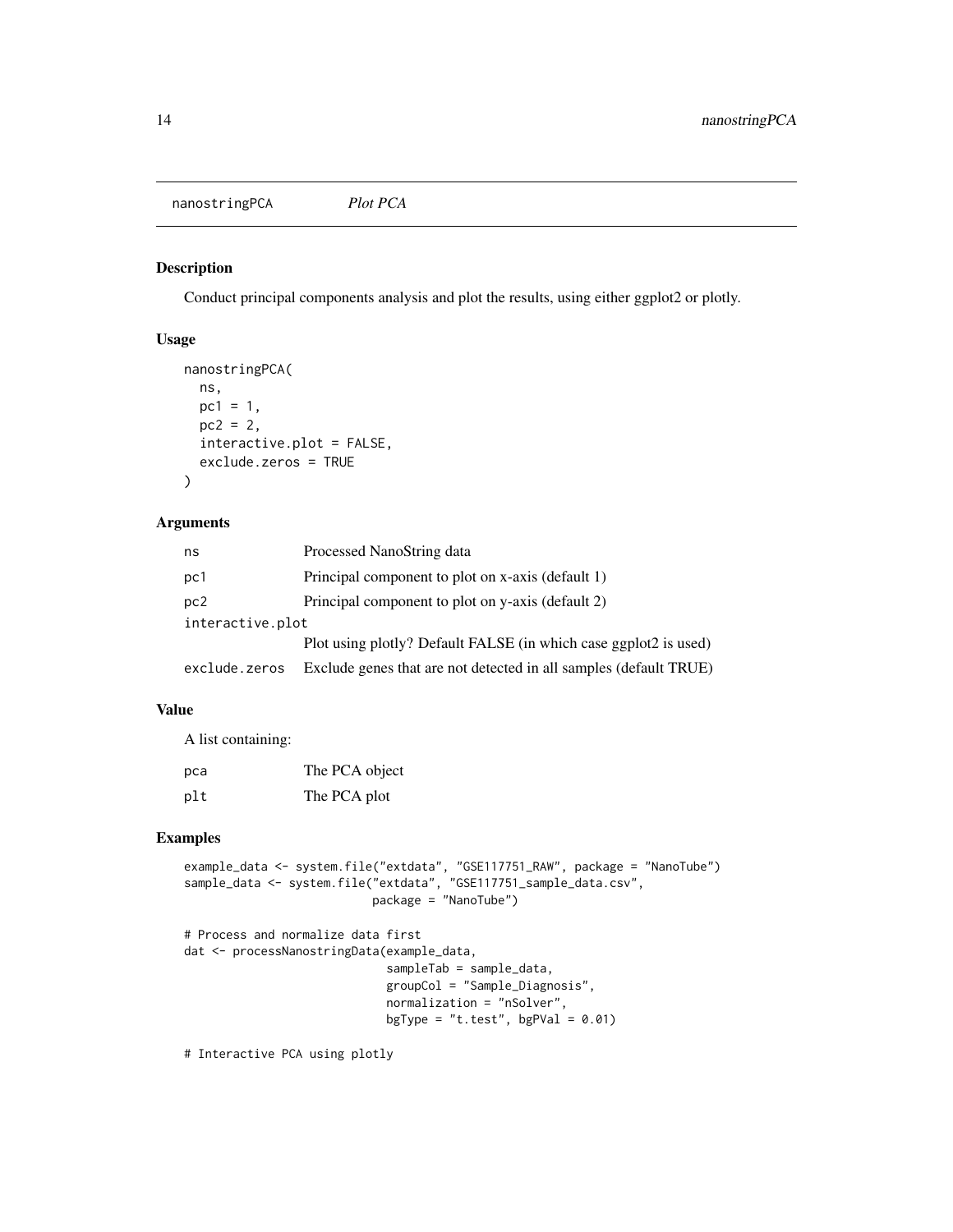#### <span id="page-14-0"></span>NanoTube 15

```
nanostringPCA(dat, interactive.plot = TRUE)$plt
# Static plot using ggplot2, for the 3rd and 4th PC's.
nanostringPCA(dat, pc1 = 3, pc2 = 4, interactive.plot = FALSE)$plt
```
NanoTube *NanoTube.*

#### Description

A package for NanoString nCounter gene expression data processing, analysis, and visualization.

negativeQC *Calculate negative control statistics*

#### Description

Provide a table the negative control statistics, and plot the counts of negative control genes in each sample.

#### Usage

```
negativeQC(ns, interactive.plot = FALSE)
```
#### Arguments

| ns | NanoString data, processed by 'processNanostringData' with output.format set |
|----|------------------------------------------------------------------------------|
|    | to 'list' and 'nSolver' normalization.                                       |

interactive.plot

Generate an interactive plot using plotly? Only recommended for fewer than 20 samples (default FALSE)

#### Value

A list object containing:

- tab The table of negative control statistics, including the mean & standard deviation of negative control genes, calculated background threshold, and number of endogenous genes below that threshold
- plt An object containing the negative control plots.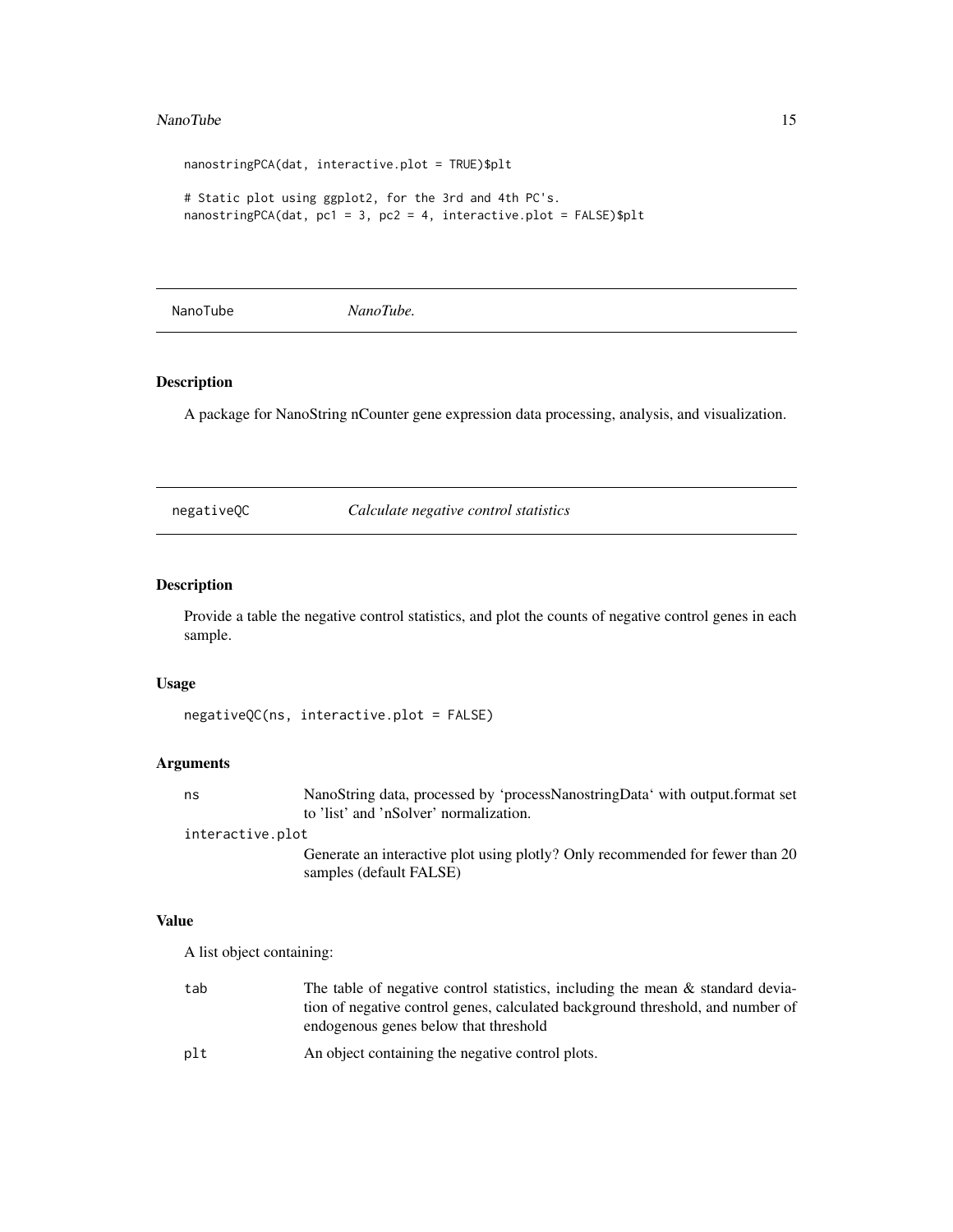```
example_data <- system.file("extdata", "GSE117751_RAW", package = "NanoTube")
sample_data <- system.file("extdata", "GSE117751_sample_data.csv",
                           package = "NanoTube")
# Process and normalize data first
dat <- processNanostringData(example_data,
                             sampleTab = sample_data,
                             groupCol = "Sample_Diagnosis",
                             normalization = "nSolver",
                             bgType = "threshold",
                             bgThreshold = 2, bgProportion = 0.5,
                             output.format = "list")
negQC <- negativeQC(dat, interactive.plot = FALSE)
# View negative QC table & plot
head(negQC$tab)
negQC$plt
```
normalize\_housekeeping

```
Housekeeping gene normalization
```
#### Description

Scale endogenous genes by the geometric mean of housekeeping genes. This should be conducted after positive control normalization and background correction. This step is conducted within processNanostringData, when normalization is set to "nCounter".

#### Usage

```
normalize_housekeeping(dat, genes = NULL, logfile = "")
```
#### Arguments

| dat     | NanoString data, including expression matrix and gene dictionary.                                                                   |
|---------|-------------------------------------------------------------------------------------------------------------------------------------|
| genes   | List of housekeeping genes to use for normalization. If NULL (default), will<br>use all genes marked as "House keeping" in codeset. |
| logfile | Optional name of logfile to print messages, warnings or errors.                                                                     |

#### Value

NanoString data, with expression matrix now normalized by housekeeping gene expression.

<span id="page-15-0"></span>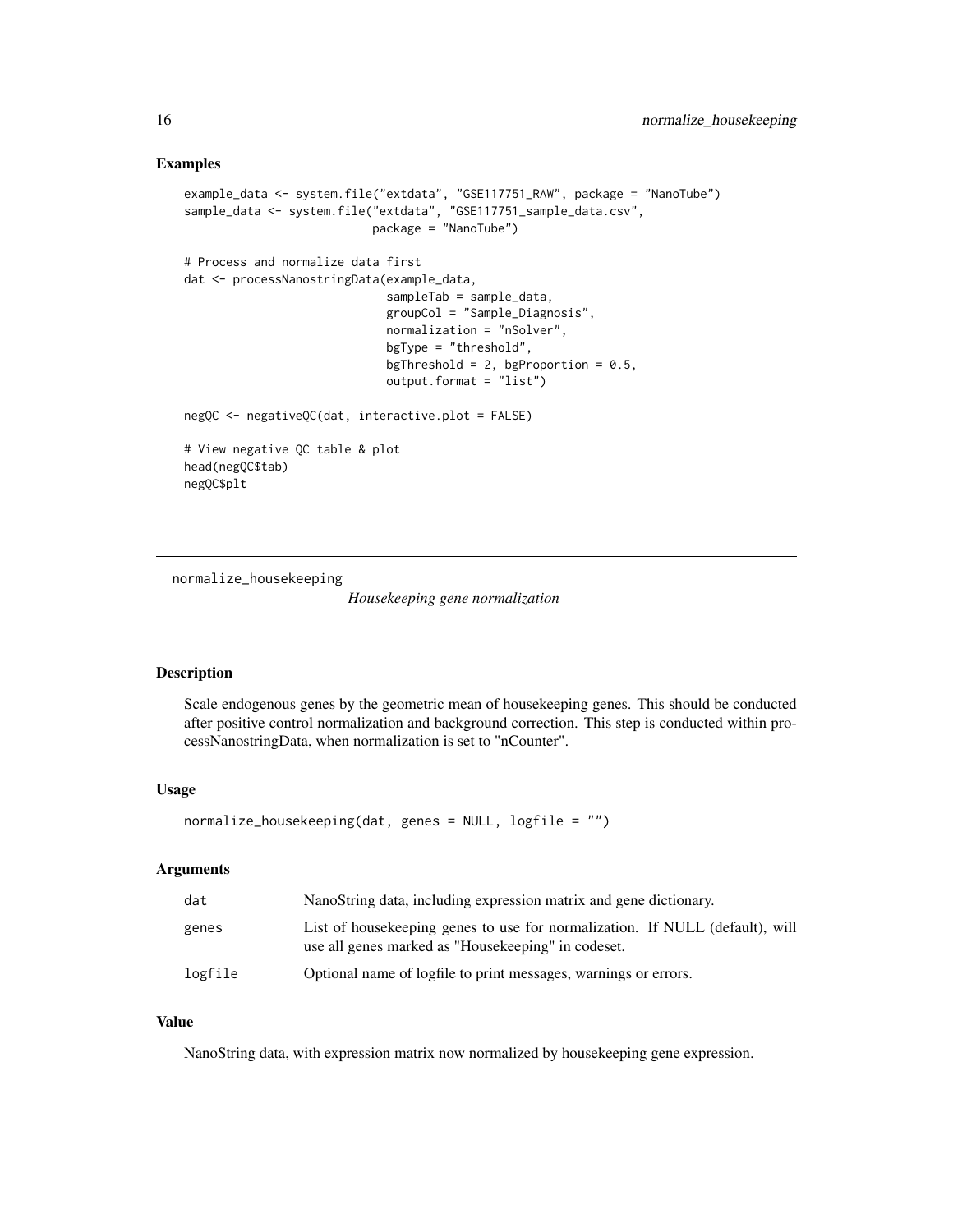```
example_data <- system.file("extdata", "GSE117751_RAW", package = "NanoTube")
# Load data, positive control normalization, and background filtering
dat <- read_merge_rcc(list.files(example_data, full.names = TRUE))
dat <- normalize_pos_controls(dat)
dat <- remove_background(dat, mode = "t.test", pval = 0.05)
# Normalize by genes marked "Housekeeping" in RCC files
dat <- normalize_housekeeping(dat)
# Normalize by specified housekeeping genes (gene symbol or accession)
dat <- normalize_housekeeping(dat,
                       genes = c("TUBB", "TBP", "POLR2A", "GUSB", "SDHA"))
```
normalize\_pos\_controls

*Positive control gene normalization*

#### Description

Scale genes by the geometric mean of positive control genes. This step is conducted within processNanostringData, when normalization is set to "nCounter".

#### Usage

```
normalize_pos_controls(dat, logfile = "")
```
#### Arguments

| dat     | NanoString data, including expression matrix and gene dictionary. |
|---------|-------------------------------------------------------------------|
| logfile | Optional name of logfile to print messages, warnings or errors.   |

#### Value

NanoString data, with expression matrix now normalized by positive control gene expression.

#### Examples

```
example_data <- system.file("extdata", "GSE117751_RAW", package = "NanoTube")
dat <- read_merge_rcc(list.files(example_data, full.names = TRUE))
# Positive controls are identified in the RCC files, and used to
# normalize the data
dat <- normalize_pos_controls(dat)
```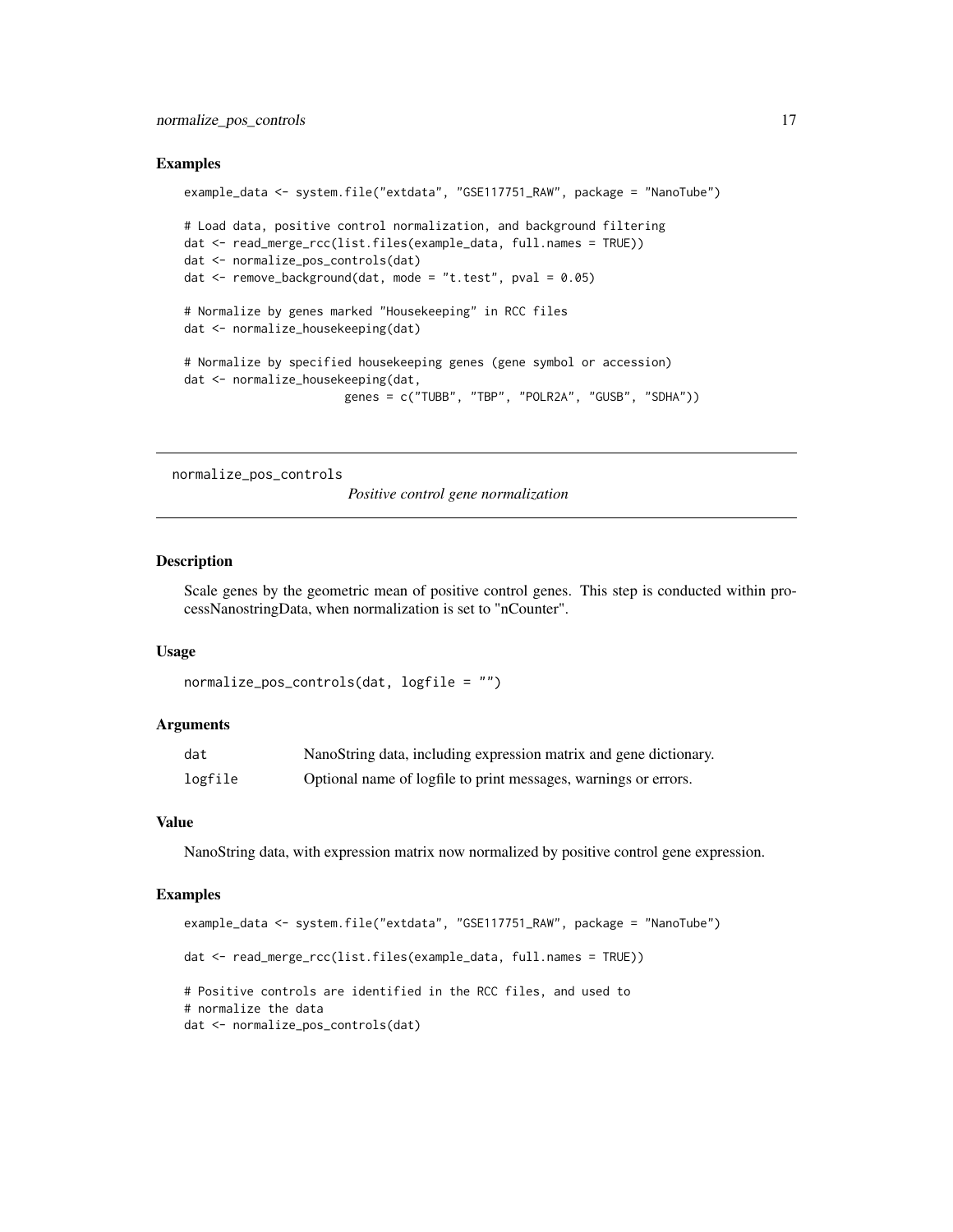#### Description

Use the fgsea library to run gene set enrichment analysis from the NanoStringDiff analysis results. Genes will be ranked by their log2 fold changes.

#### Usage

```
nsdiffToFGSEA(deResults, gene.sets, sourceDB = NULL, min.set = 1)
```
#### Arguments

| deResults | Result from NanoStringDiff::glm.LRT.                                                                                                                                                                                       |
|-----------|----------------------------------------------------------------------------------------------------------------------------------------------------------------------------------------------------------------------------|
| gene.sets | Gene set file name, in .rds (list), .gmt, or .tab format; or a list object containing<br>the gene sets. Gene names must be in the same form as in the ranked. list.                                                        |
| sourceDB  | Source database to include, only if using a .tab-format geneset.file from CPDB.                                                                                                                                            |
| min.set   | Number of genes required to conduct analysis on a given gene set (default $= 1$ ).<br>If fewer than this number of genes from limmaResults are included in a gene<br>set, that gene set will be skipped for this analysis. |

#### Value

A list containing data frames with the fgsea results.

#### Examples

```
example_data <- system.file("extdata", "GSE117751_RAW", package = "NanoTube")
sample_data <- system.file("extdata", "GSE117751_sample_data.csv",
                           package = "NanoTube")
datNoNorm <- processNanostringData(nsFiles = example_data,
                                   sampleTab = sample_data,
                                   groupCol = "Sample_Diagnosis",
                                   normalization = "none")
# Convert to NanoString Set, retaining 2 samples per group for this example
# (will run faster, but still pretty slow)
nsDiffSet <- makeNanoStringSetFromEset(datNoNorm[,c(1,2,15,16,29,30)])
# Run NanoStringDiff analysis
nsDiffSet <- NanoStringDiff::estNormalizationFactors(nsDiffSet)
result <- NanoStringDiff::glm.LRT(nsDiffSet,
                                  design.full = as.matrix(pData(nsDiffSet)),
                                  contrast = c(1, -1, 0))
```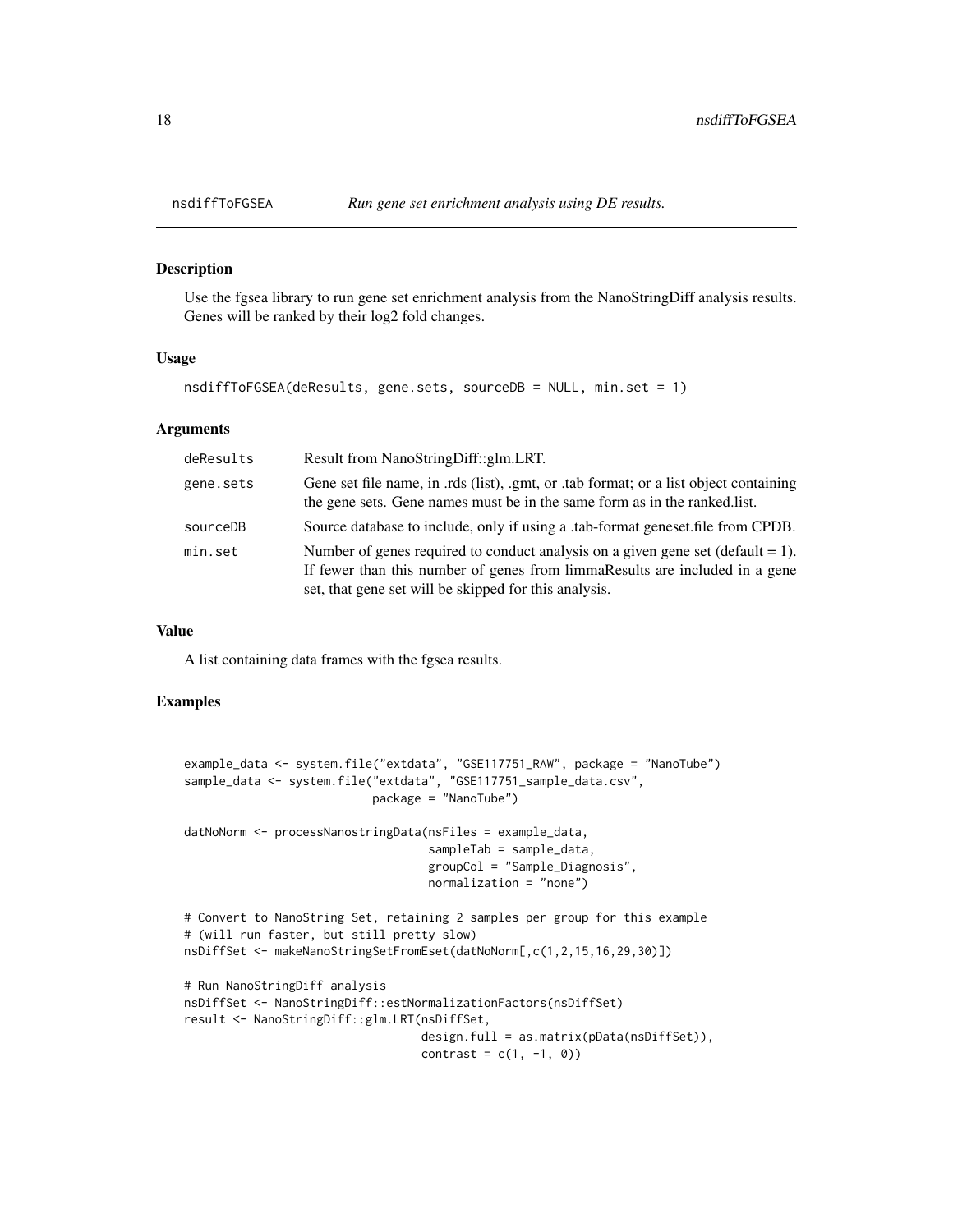#### <span id="page-18-0"></span>positiveQC 19

```
#contrast: Autoimmune retinopathy vs. None
# FGSEA with example pathways, only for pathways with at least 5 genes
# analyzed in NanoString experiment
data("ExamplePathways")
fgseaResult <- nsdiffToFGSEA(result, gene.sets = ExamplePathways,
                            min.set = 5)
```
#### positiveQC *Calculate positive control statistics*

#### Description

Calculate the linearity and scale factors of positive control genes, and plot the expected vs. observed counts for each sample.

#### Usage

```
positiveQC(ns, samples = NULL, expected = NULL)
```
#### Arguments

| ns       | NanoString data, processed by 'processNanostringData' with normalization set<br>to 'none' or with output.format set to 'list'.                                                                                                                                          |
|----------|-------------------------------------------------------------------------------------------------------------------------------------------------------------------------------------------------------------------------------------------------------------------------|
| samples  | A subset of samples to analyze (either a vector of sample names, or column<br>indexes). If NULL (default), will include all samples.                                                                                                                                    |
| expected | The expected values of each positive control gene, as a numeric vector. These<br>are frequently provided by NanoString in the 'Name' field of the genes, in which<br>case those values will be read automatically and this option can be left as NULL<br>(the default). |

#### Value

A list object containing:

| tab | The table of positive control statistics, included the positive scale factor and the<br>R-squared value for the expected vs. measured counts |
|-----|----------------------------------------------------------------------------------------------------------------------------------------------|
| plt | An object containing the positive control plots. This gets cumbersome if there<br>are lots of samples.                                       |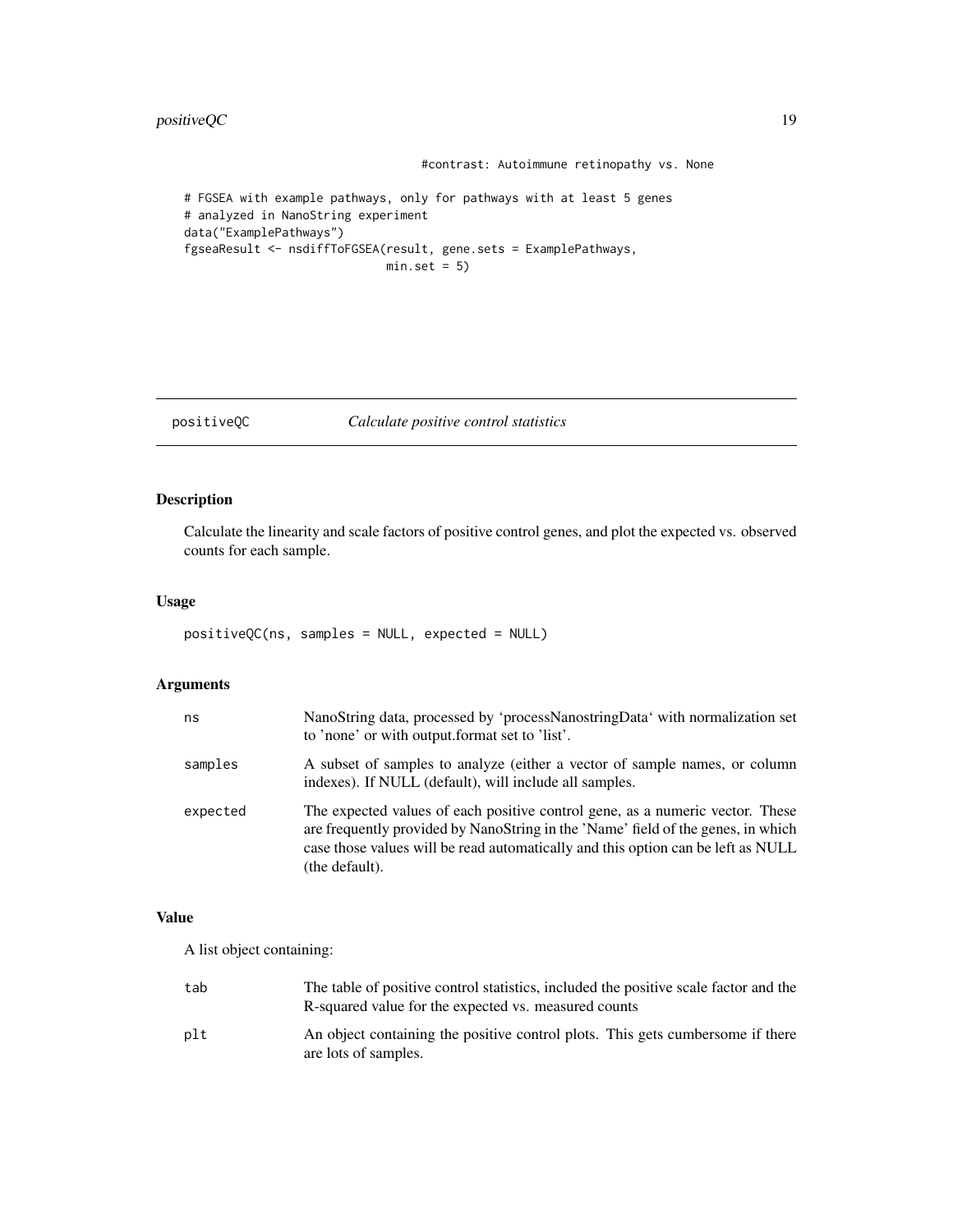```
example_data <- system.file("extdata", "GSE117751_RAW", package = "NanoTube")
sample_data <- system.file("extdata",
                           "GSE117751_sample_data.csv",
                           package = "NanoTube")
# Process data first. Must be output as a "list" or without normalization to
# obtain positive control statistics
dat <- processNanostringData(example_data,
                             sampleTab = sample_data,
                             groupCol = "Sample_Diagnosis",
                             normalization = "nSolver",
                             bgType = "t.test",
                             bgPVal = 0.01,
                             output.format = "list")
# Generate positive QC metrics for all samples
posQC <- positiveQC(dat)
# View positive QC table & plot
head(posQC$tab)
posQC$plt
# Plot for only the first three samples
posQC <- positiveQC(dat, samples = 1:3)
posQC$plt
```
processNanostringData *Process NanoString nCounter gene expression data.*

#### **Description**

This function reads in a zip file or folder containing multiple .rcc files (or a txt/csv file containing raw count data), and then optionally conducts positive control normalization, background correction, and housekeeping normalization.

#### Usage

```
processNanostringData(
  nsFiles,
  sampleTab = NULL,
  idCol = NULL,groupCol = NULL,replicateCol = NULL,
  normalization = c("nSolver", "RUV", "none"),
  bgType = c("threshold", "t.test"),
  bgThreshold = 2,bgProportion = 0.5,
```
<span id="page-19-0"></span>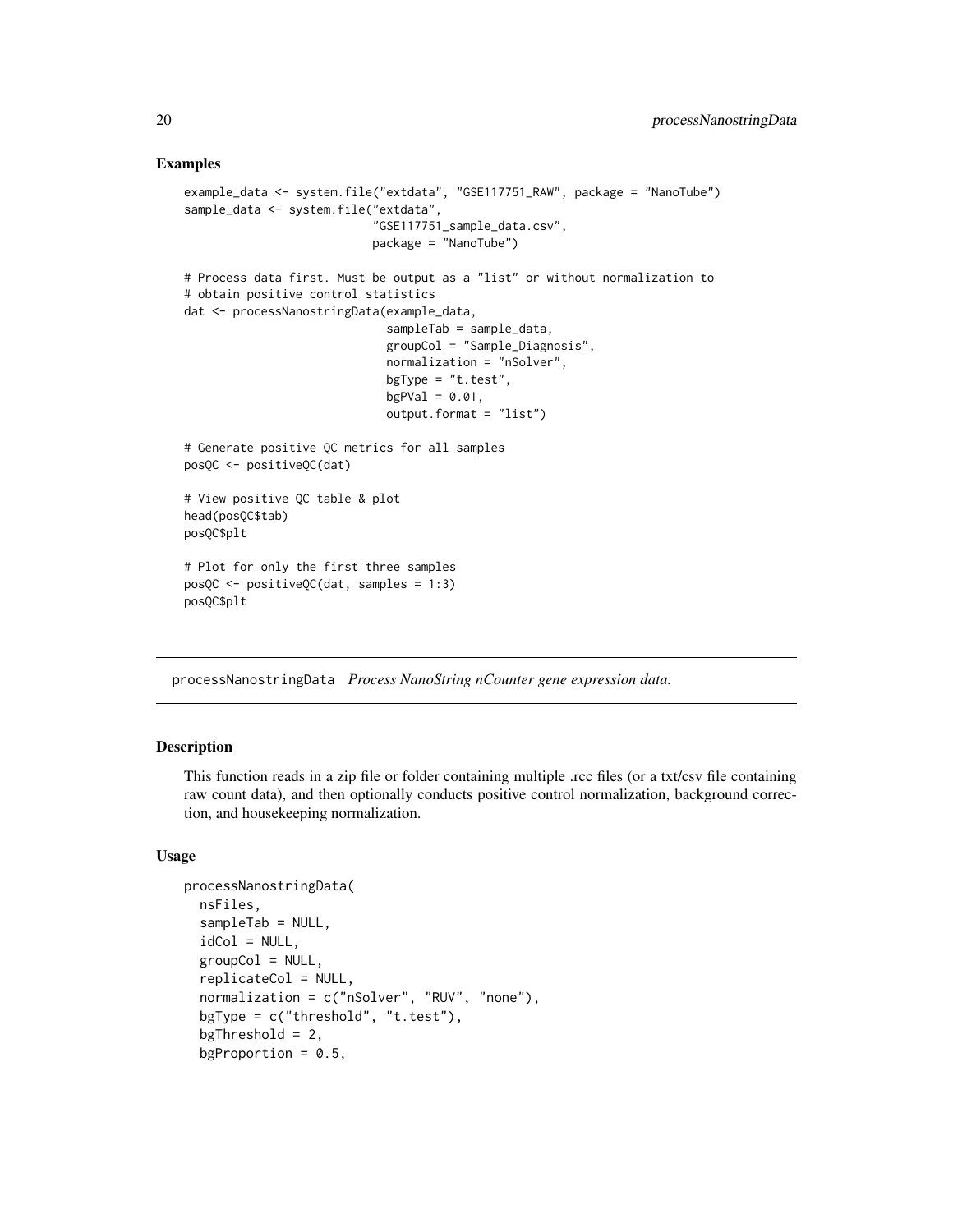```
bgPVal = 0.001,bgSubtract = FALSE,
 housekeeping = NULL,
 skip.housekeeping = FALSE,
  includeQC = FALSE,
  sampIds = NULL,
 output.format = c("ExpressionSet", "list"),
 logfile = ""\mathcal{L}
```

| nsFiles           | file path (or zip file) containing the .rcc files, or multiple directories in a character<br>vector, or a single text/csv file containing the combined counts.                                                                                                                                                                                                           |
|-------------------|--------------------------------------------------------------------------------------------------------------------------------------------------------------------------------------------------------------------------------------------------------------------------------------------------------------------------------------------------------------------------|
| sampleTab         | .txt (tab-delimited) or .csv (comma-delimited) file containing sample data table<br>(optional, default NULL)                                                                                                                                                                                                                                                             |
| idCol             | the column name of the sample identifiers in the sample table, which should<br>correspond to the column names in the count table (default NULL: will assume<br>the first column contains the sample identifiers)                                                                                                                                                         |
| groupCol          | the column name of the group identifiers in the sample table (required if sam-<br>pleTab is provided).                                                                                                                                                                                                                                                                   |
| replicateCol      | the column name of the technical replicate identifiers (default NULL). Multiple<br>replicates of the same sample will have the same value in this column. Repli-<br>cates are used to improve normalization performance in the "RUV" method;<br>otherwise they are averaged.                                                                                             |
| normalization     | If "nSolver" (default), continues with background, positive control, and house-<br>keeping control normalization steps to return a NanoStringSet of normalized<br>data. If "RUV", runs RUV normalization using controls, housekeeping genes<br>and technical replicates. If "none", returns a NanoStringSet with the raw counts,<br>suitable for running NanoStringDiff. |
| bgType            | Only if (normalization=="nSolver"): Type of background correction to use:<br>"threshold" sets a threshold for N standard deviations above the mean of negative<br>controls. "t.test" conducts a one-sided t test for each gene against all negative<br>controls.                                                                                                         |
| bgThreshold       | If bgType=="threshold", number of sd's above the mean to set as threshold for<br>background correction.                                                                                                                                                                                                                                                                  |
| bgProportion      | If bgType=="threshold", proportion of samples that a gene must be above thresh-<br>old to be included in analysis.                                                                                                                                                                                                                                                       |
| bgPVal            | If bgType=="t.test", p-value threshold to use for gene to be included in analysis.                                                                                                                                                                                                                                                                                       |
| bgSubtract        | Should calculated background levels be subtracted from reported expressions?<br>If TRUE, will subtract mean+numSD*sd of the negative controls from the en-<br>dogenous genes, and then set negative values to zero (default FALSE)                                                                                                                                       |
| housekeeping      | vector of genes (symbols or accession) to use for housekeeping correction. If<br>NULL, will use genes listed as "Housekeeping" under CodeClass.                                                                                                                                                                                                                          |
| skip.housekeeping |                                                                                                                                                                                                                                                                                                                                                                          |
|                   | Skip housekeeping normalization? (default FALSE)                                                                                                                                                                                                                                                                                                                         |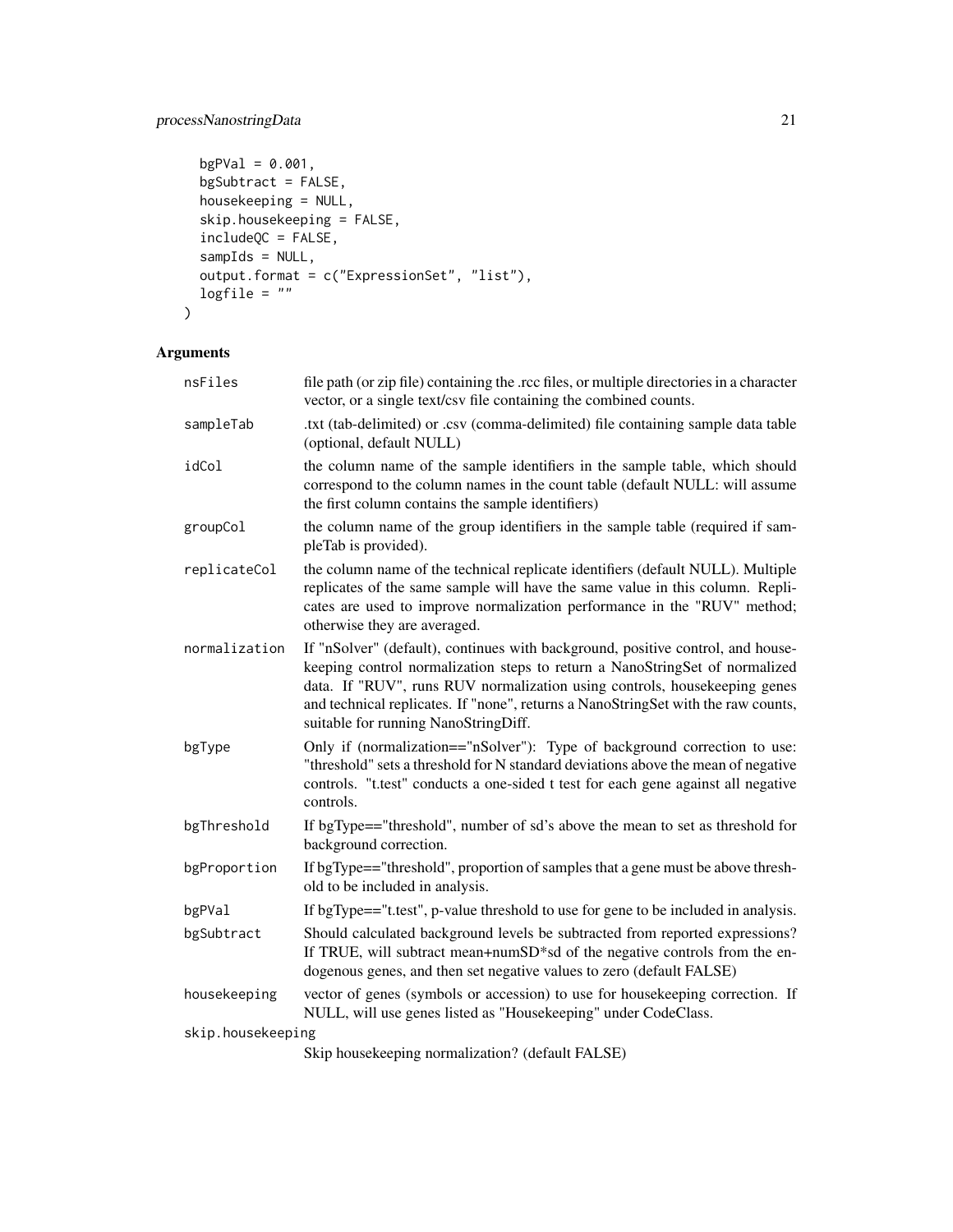| include <sub>0C</sub> | Should we include the QC from the .rcc files? This can cause errors, particularly<br>when reading in files from multiple experiments.                                                                                                                                            |
|-----------------------|----------------------------------------------------------------------------------------------------------------------------------------------------------------------------------------------------------------------------------------------------------------------------------|
| sampIds               | a vector of sample identifiers, important if there are technical replicates. Cur-<br>rently, this function averages technical replicates. sampIds will be extracted<br>from the replicate Col in the sample Tab, if provided.                                                    |
| output.format         | If "list", will return the normalized (optional) and raw expression data, as well<br>as various QC and relevant information tables. If "ExpressionSet" (default), will<br>convert to an n*p ExpressionSet, with n rows representing genes and p columns<br>representing samples. |
| logfile               | a filename for the logfile (optional). If blank, will print warnings to screen.                                                                                                                                                                                                  |

#### Value

An list or ExpressionSet containing the raw and/or normalized counts, dictionary, and sample info if provided

#### Examples

```
example_data <- system.file("extdata", "GSE117751_RAW", package = "NanoTube")
sample_data <- system.file("extdata", "GSE117751_sample_data.csv",
                          package = "NanoTube")
```

```
# Process NanoString data from RCC files present in example_data folder.
# Use standard nCounter normalization, removing genes that do
# pass a t test against negative control genes with p < 0.05. Return the
# result as an "ExpressionSet".
```

```
dat <- processNanostringData(nsFiles = example_data,
                             sampleTab = sample_data,
                             groupCol = "Sample_Diagnosis",
                             normalization = "nSolver",
                             bgType = "t.test", bgPVal = 0.01,
                             output.format = "ExpressionSet")
```

```
# Load NanoString data from a csv file (from NanoString's RCC Collector tool,
# for example). Skip normalization by setting 'normalization = "none"'.
```

```
csv_data <- system.file("extdata", "GSE117751_expression_matrix.csv",
                        package = "NanoTube")
dat <- processNanostringData(nsFile = csv_data,
                              sampleTab = sample_data,
                              idCol = "GEO_Accession",
                              groupCol = "Sample_Diagnosis",
                              normalization = "none")
```

```
# Load NanoString data from RCC files, using a threshold background level for
# removing low-expressed genes. Also, specify which genes to use for
# housekeeping normalization. Save the result in "list" format (useful for
# some QC functions) instead of an "ExpressionSet".
```
dat <- processNanostringData(nsFiles = example\_data,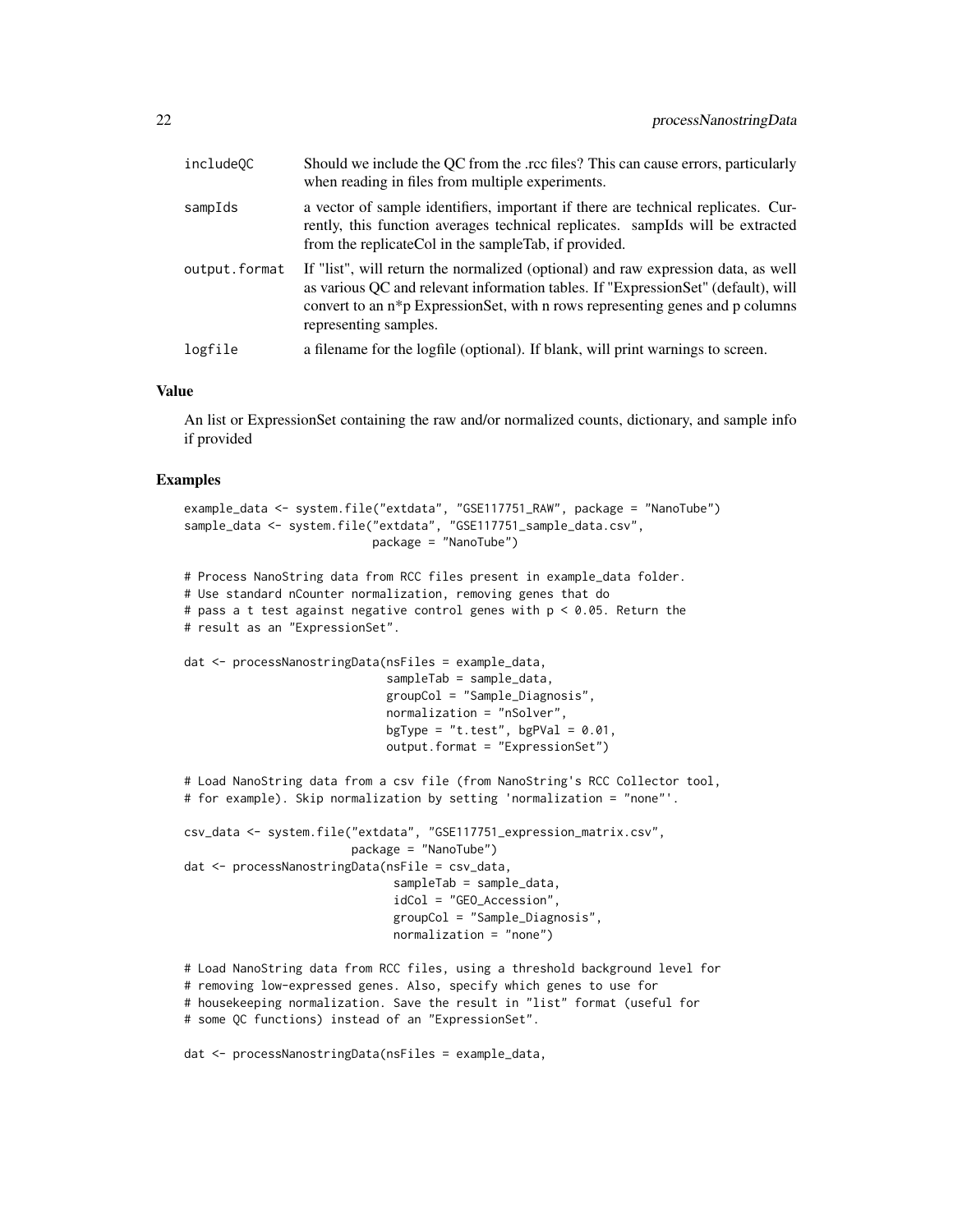```
sampleTab = sample_data,
groupCol = "Sample_Diagnosis",
normalization = "nSolver",
bgType = "threshold",
bgThreshold = 2, bgProportion = 0.5,
housekeeping = c("TUBB", "TBP", "POLR2A",
                 "GUSB", "SDHA"),
output.format = "list")
```
<span id="page-22-0"></span>read\_cpdb\_sourceDBs *Identify source databases from a .tab file*

#### Description

Read in a .tab file from the Consensus Pathway Database (CPDB), and identify the source databases present.

#### Usage

read\_cpdb\_sourceDBs(file)

#### Arguments

file The filename

#### Value

A table of the source databases, with the number of gene sets from each one.

| read_cpdb_tab | Read .tab file. |  |
|---------------|-----------------|--|
|---------------|-----------------|--|

#### Description

Read in a .tab file from the Consensus Pathway Database (CPDB)

#### Usage

```
read_cpdb_tab(file, sourceDB = NULL)
```
#### Arguments

| file     | The filename                                                                                  |
|----------|-----------------------------------------------------------------------------------------------|
| sourceDB | The source database to use. If NULL (default), retains gene sets from all source<br>databases |

#### Value

A list object, containing a character vector of genes for each gene set.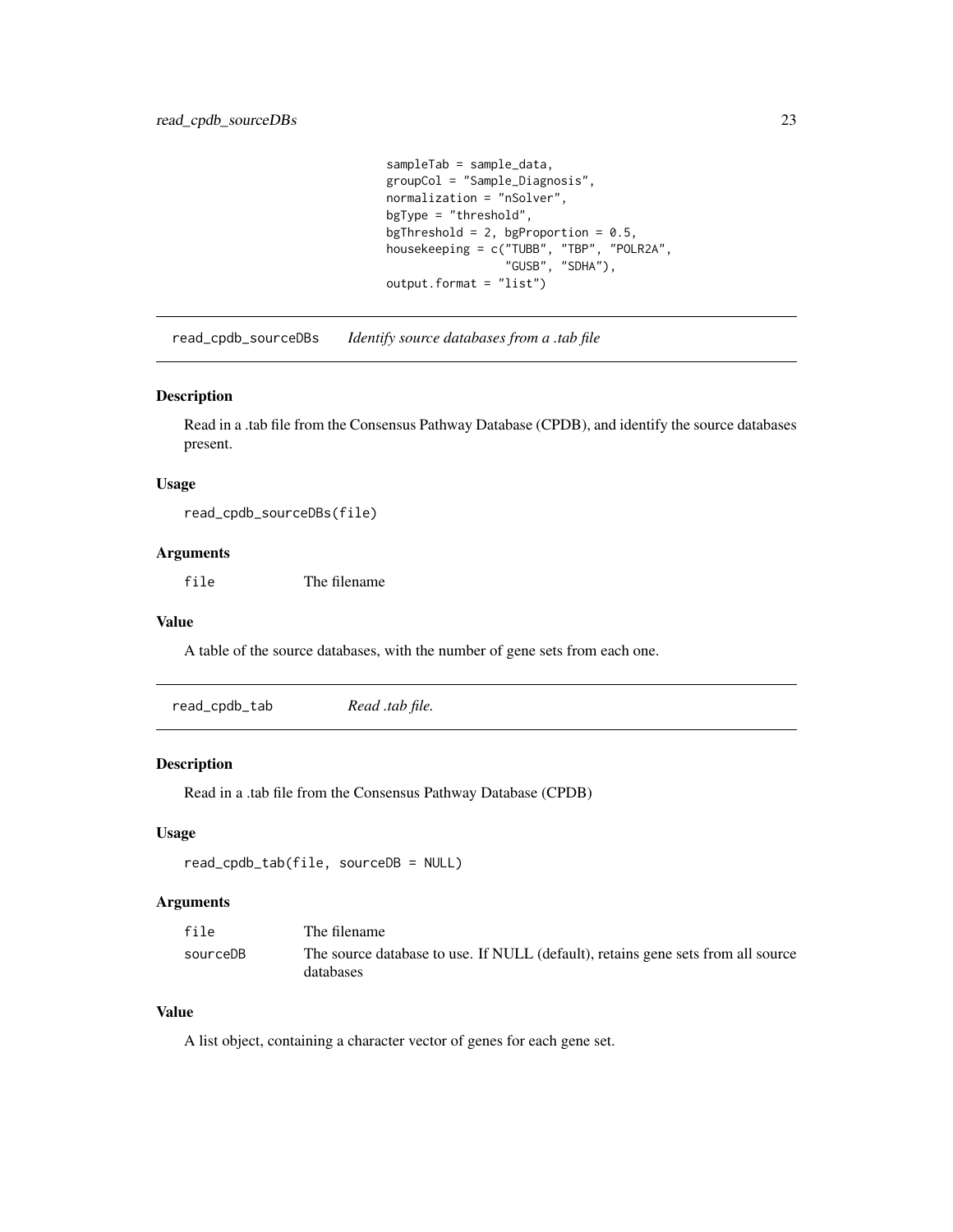<span id="page-23-0"></span>

#### Description

Read in multiple .rcc files named in the fileList and merge the expression data. This step is conducted within processNanostringData.

#### Usage

read\_merge\_rcc(fileList, includeQC = FALSE, logfile = "")

#### Arguments

| fileList  | a character vector of .rcc file names                                                            |
|-----------|--------------------------------------------------------------------------------------------------|
| includeOC | include merged OC data (from the "Lane Attributes" part of file) in the output?<br>Default FALSE |
| logfile   | a filename for the logfile (optional). If blank, will print warnings to screen.                  |

#### Value

A list object including:

| exprs | The expression matrix                                         |
|-------|---------------------------------------------------------------|
| dict  | The gene dictionary                                           |
| qс    | OC metrics included in the .rcc files, if include $OC = TRUE$ |

#### Examples

```
example_data <- system.file("extdata", "GSE117751_RAW", package = "NanoTube")
```

```
dat <- read_merge_rcc(list.files(example_data, full.names = TRUE))
```
read\_rcc *Read .rcc file*

#### Description

This function reads in a single .rcc file and splits into expression, sample data, and qc components.

#### Usage

read\_rcc(file)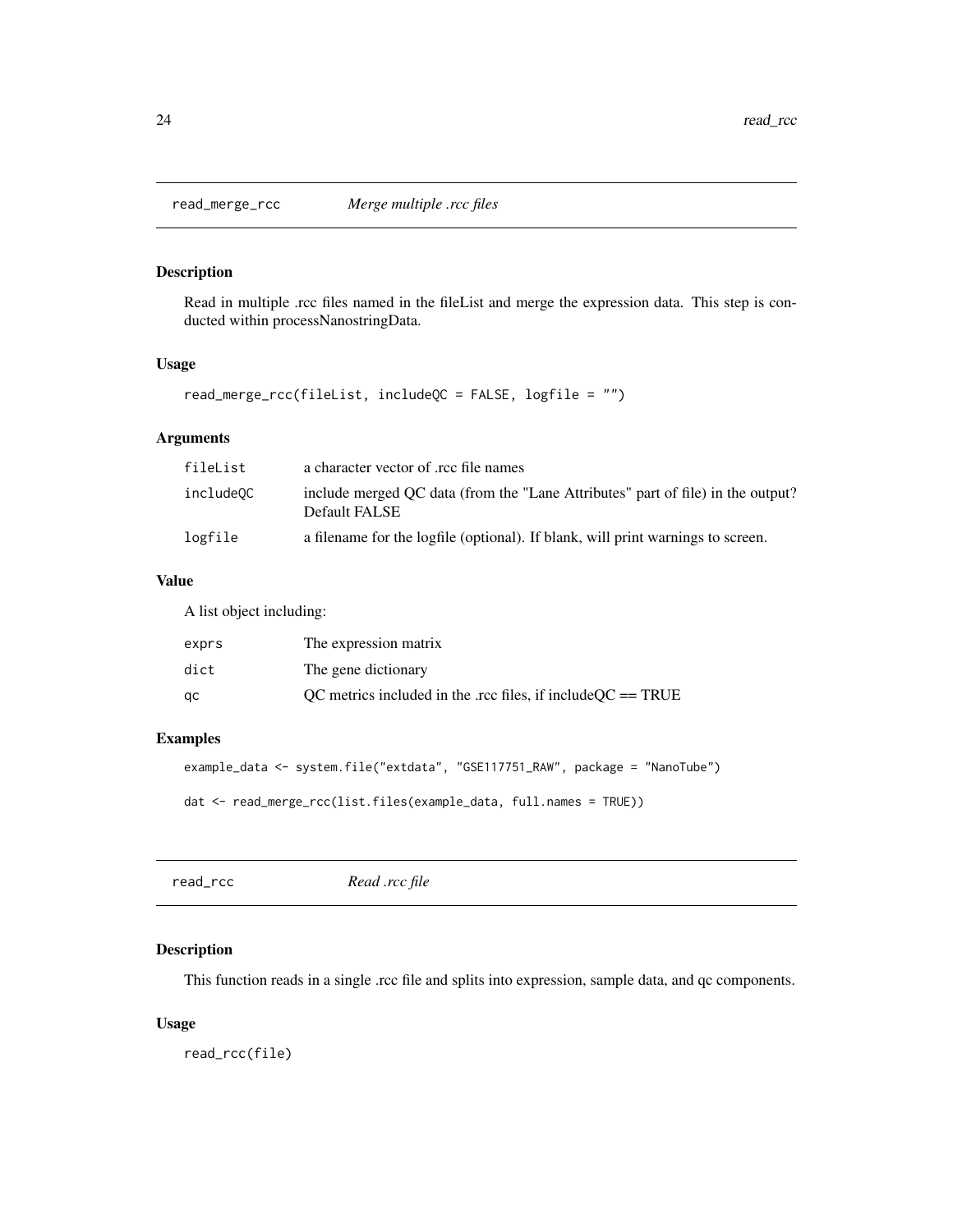#### <span id="page-24-0"></span>Arguments

file file name

#### Value

list containing expression data, sample attributes, and basic qc from the .rcc file.

#### Examples

```
example_data <- system.file("extdata", "GSE117751_RAW", package = "NanoTube")
# First file only
single_file <- list.files(example_data, full.names = TRUE)[1]
single_dat <- read_rcc(single_file)
```
read\_sampleData *Read in a sample data table.*

#### Description

Read in a .txt or .csv file containing sample names, group identifiers, replicate identifiers, and any other sample data. Sample names must be in the first column and must correspond with sample names in the count data file(s).

#### Usage

```
read_sampleData(dat, file.name, idCol = NULL, groupCol, replicateCol = NULL)
```
#### Arguments

| dat          | expression data, read in by read_merge_rcc or read.delim                                                                                                                                                          |
|--------------|-------------------------------------------------------------------------------------------------------------------------------------------------------------------------------------------------------------------|
| file.name    | the path/name of the txt or csy file                                                                                                                                                                              |
| idCol        | the column name of the sample identifiers in the sample table, which should<br>correspond to the column names in the count table (default NULL: will assume<br>the first column contains the sample identifiers). |
| groupCol     | the column name of the group identifiers.                                                                                                                                                                         |
| replicateCol | the column name of the replicate identifiers (default NULL). Multiple replicates<br>of the same sample will have the same value in this column.                                                                   |

#### Value

The list with the expression data, now combined with the sample information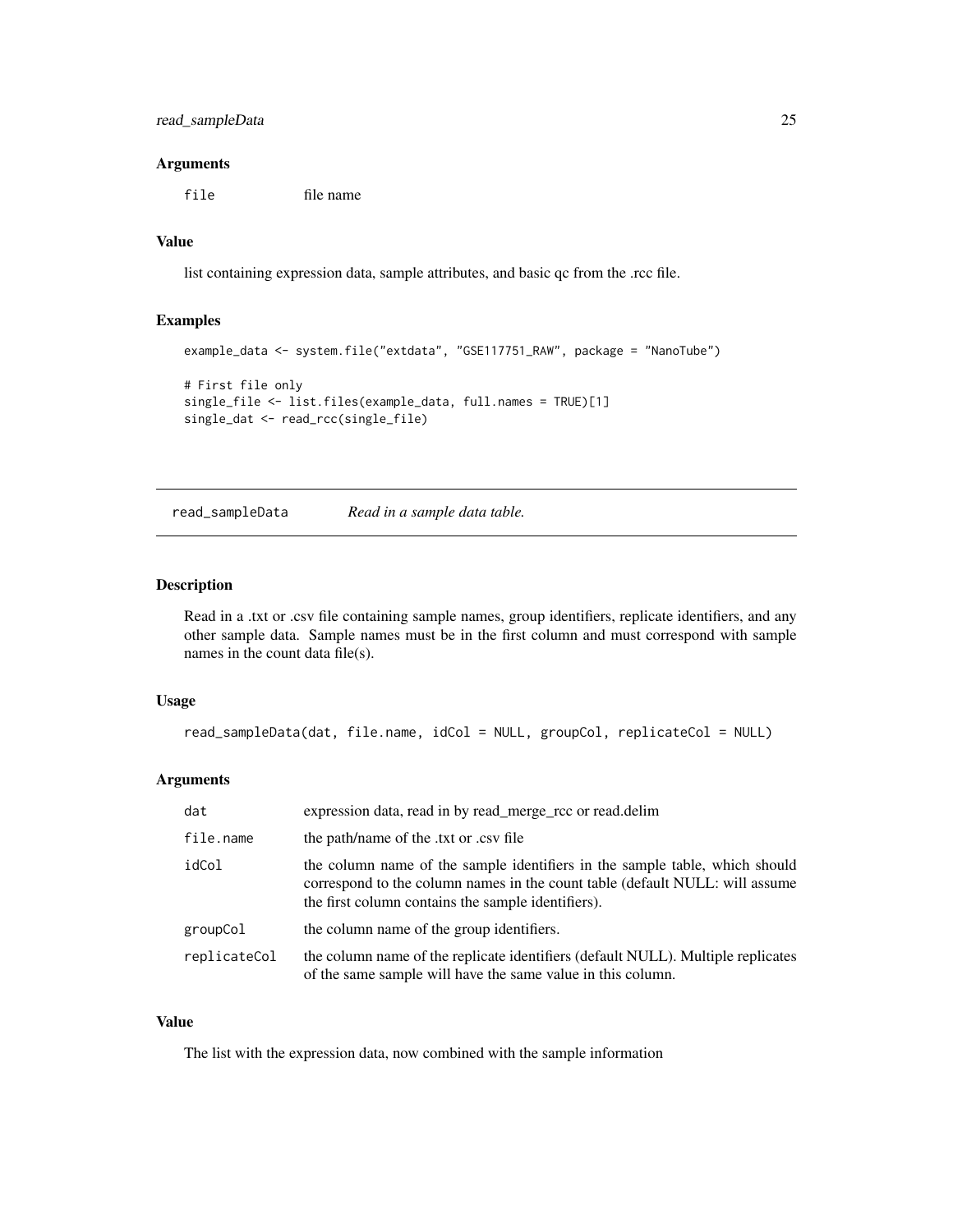```
example_data <- system.file("extdata", "GSE117751_RAW", package = "NanoTube")
sample_info <- system.file("extdata", "GSE117751_sample_data.csv",
                           package = "NanoTube")
dat <- read_merge_rcc(list.files(example_data, full.names = TRUE))
# Merge expression data with sample info
dat <- read_sampleData(dat, file.name = sample_info,
                       groupCol = "Sample_Diagnosis")
```
remove\_background *Assess background expression*

#### Description

Compare endogenous gene expression data against negative control genes and remove data for genes that fail the comparison. This step is conducted within processNanostringData, when normalization is set to "nCounter".

#### Usage

```
remove_background(
 dat,
 mode = c("threshold", "t.test"),
 numSD,
 proportionReq,
 pval,
 subtract = FALSE
)
```

| dat           | Positive control-scaled NanoString data                                                                                                                                                                                                                                                                |
|---------------|--------------------------------------------------------------------------------------------------------------------------------------------------------------------------------------------------------------------------------------------------------------------------------------------------------|
| mode          | Either "threshold" (default) or "t.test". If "threshold", requires proportion Req<br>of samples to have expression numSD standard deviations among the mean of<br>negative control genes. If "t.test", each gene will be compared with all negative<br>control genes in a one-sided two-sample t-test. |
| numSD         | Number of standard deviations above mean of negative control genes to used<br>as background threshold for each sample: mean(negative_controls) + numSD $*$<br>sd(negative_controls). Required if mode $==$ "threshold" or subtract $==$ TRUE                                                           |
| proportionReg | Required proportion of sample expressions exceeding the sample background<br>threshold to include gene in further analysis. Required if mode $==$ "threshold"<br>or subtract $==$ TRUE                                                                                                                 |
| pval          | p-value (from one-sided t-test) threshold to declare gene expression above back-<br>ground expression level. Genes with p-values above this level are removed from<br>further analysis. Required if mode $==$ "t.test"                                                                                 |

<span id="page-25-0"></span>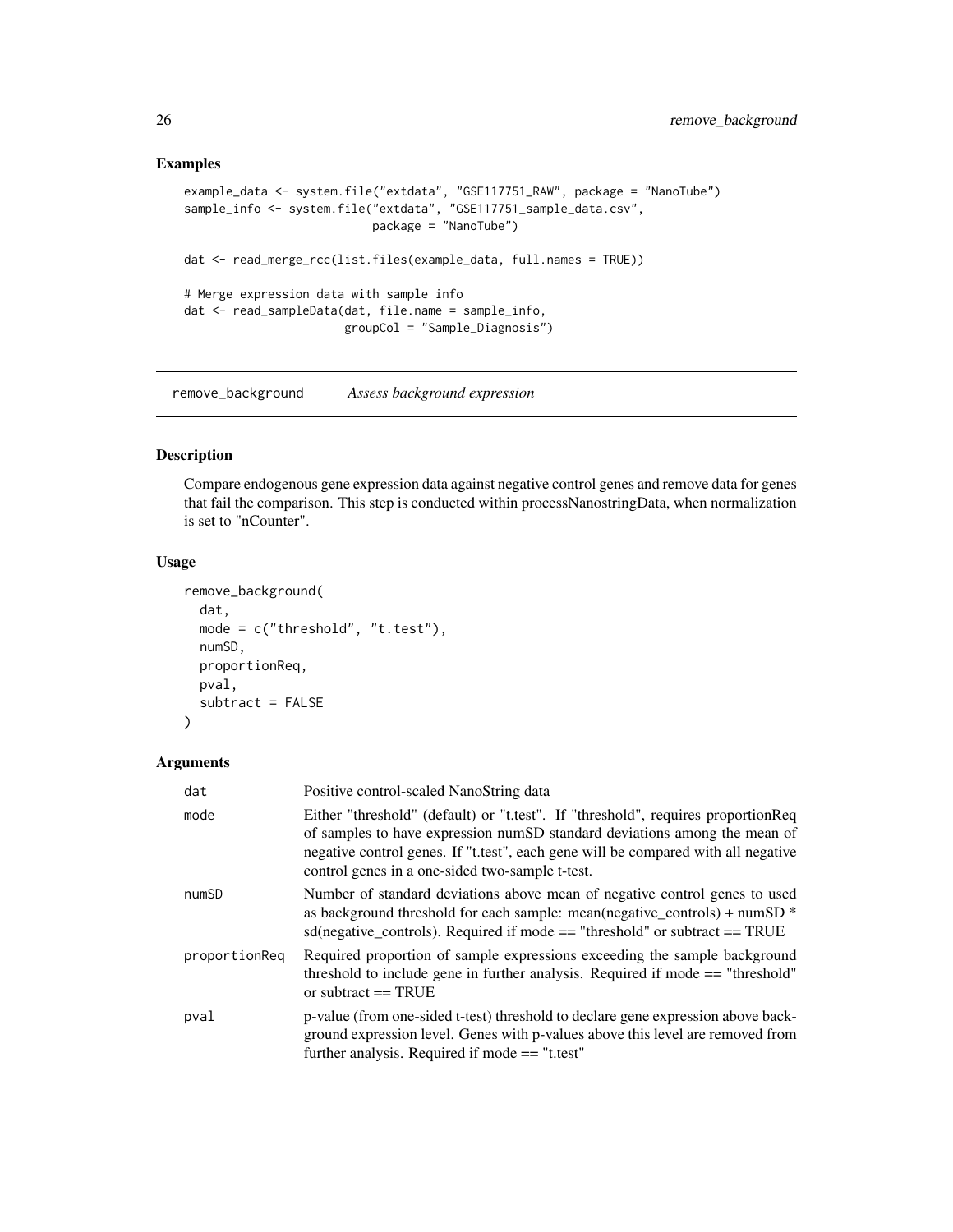<span id="page-26-0"></span>

| subtract | Should calculated background levels be subtracted from reported expressions?            |
|----------|-----------------------------------------------------------------------------------------|
|          | If TRUE, will subtract mean+numSD <sup>*</sup> sd of the negative controls from the en- |
|          | dogenous genes, and then set negative values to zero (default FALSE).                   |

#### Value

NanoString data, with genes removed that fail the comparison test against negative control genes. Expression levels are updated for all genes if subtract == TRUE.

#### Examples

```
example_data <- system.file("extdata", "GSE117751_RAW", package = "NanoTube")
# Load data and positive control normalization
dat <- read_merge_rcc(list.files(example_data, full.names = TRUE))
dat <- normalize_pos_controls(dat)
# Remove endogenous genes that fail to reject the null hypothesis
# in a one-sided t test against negative control genes with p < 0.05.
dat <- remove_background(dat, mode = "t.test", pval = 0.05)
# Remove endogenous genes where fewer than 25% of samples have an expression
# 2 standard deviations above the average negative control gene. Also,
# subtract this background level (mean + 2*sd) from endogenous genes.
dat <- remove_background(dat, mode = "threshold",
                        numSD = 2, proportionReq = 0.25, subtract = TRUE)
```
runLimmaAnalysis *Conduct differential expression analysis*

#### Description

Use Limma to conduct a simple differential expression analysis. All groups are compared against the base.group, and empirical Bayes method is used to identify significantly differentially expressed genes. Alternatively, a design matrix can be supplied, as explained in limma::limmaUsersGuide()

#### Usage

```
runLimmaAnalysis(dat, groups = NULL, base.group = NULL, design = NULL)
```

| dat        | NanoString data ExpressionSet, from processNanostringData                                                                       |
|------------|---------------------------------------------------------------------------------------------------------------------------------|
| groups     | character vector, in same order as the samples in dat. NULL if already included<br>in 'dat'                                     |
| base.group | the group against which other groups are compared (must be one of the levels in<br>'groups'). Will use the first group if NULL. |
| design     | a design matrix for Limma analysis (default NULL, will do analysis based on<br>provided 'group' data)                           |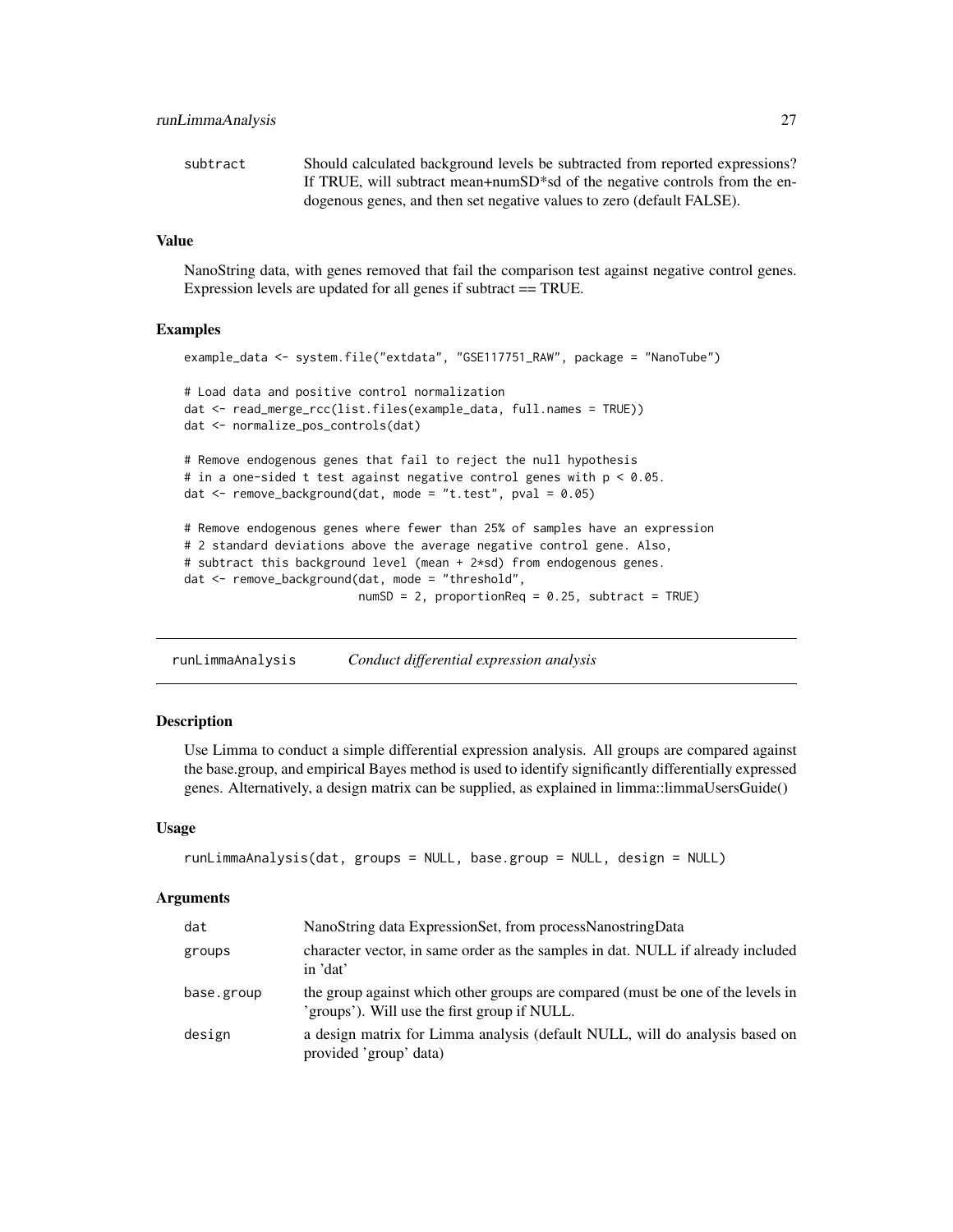#### <span id="page-27-0"></span>Value

The fit Limma object

#### Examples

```
example_data <- system.file("extdata", "GSE117751_RAW", package = "NanoTube")
sample_info <- system.file("extdata", "GSE117751_sample_data.csv",
                           package = "NanoTube")
dat <- processNanostringData(nsFiles = example_data,
                             sampleTab = sample_info,
                             groupCol = "Sample_Diagnosis")
# Compare the two diseases against healthy controls ("None")
limmaResults <- runLimmaAnalysis(dat, base.group = "None")
# You can also supply a design matrix
# Generate fake batch labels
batch \leq rep(c(0, 1), times = ncol(dat) / 2)
# Reorder groups ("None" first)
group <- factor(dat$groups, levels = c("None", "Autoimmune retinopathy",
                                       "Retinitis pigmentosa"))
# Design matrix including sample group and batch
design <- model.matrix(~group + batch)
# Analyze data
limmaResults2 <- runLimmaAnalysis(dat, design = design)
```
unzip\_dirs *Unzip*

#### Description

Unzips provided list of directories

#### Usage

unzip\_dirs(fileDirs)

#### Arguments

fileDirs character list of zip files

#### Value

Names of now-unzipped directories